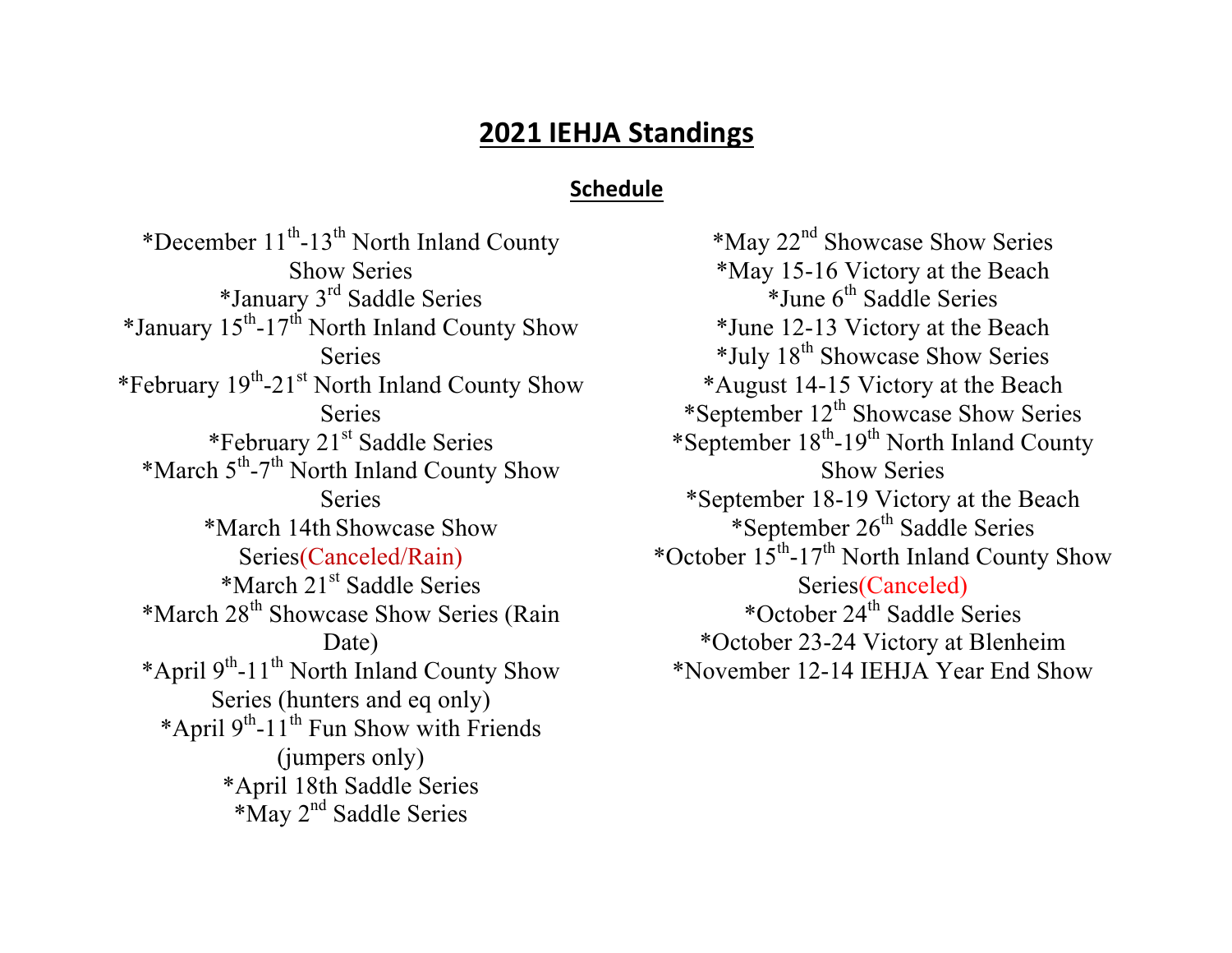|                        | <b>Walk Trot Division</b> |                |               |                                          |               |               |               |       |               |        |         |            |            |               |                         |     |
|------------------------|---------------------------|----------------|---------------|------------------------------------------|---------------|---------------|---------------|-------|---------------|--------|---------|------------|------------|---------------|-------------------------|-----|
|                        | Jan 3                     | Feb<br>$19-21$ | <b>Feb 21</b> | <b>Mar 5-</b><br>$\overline{\mathbf{z}}$ | <b>Mar 21</b> | <b>Mar 28</b> | <b>Apr 18</b> | May 2 | <b>May 22</b> | June 6 | July 18 | Sept<br>12 | Sept<br>26 | <b>Oct 24</b> | <b>Nov</b><br>$12 - 14$ |     |
| Mary<br>Jennings       |                           |                |               |                                          |               | 31            | 31            |       | 24            | 23     | 28      | 8          |            |               | 70                      | 215 |
| Kaitlyn<br>McCullough  |                           |                |               |                                          |               |               | 6             | 16    |               | 13     |         |            | 21         | 21            | 64                      | 141 |
| Naomi<br>Desilva       |                           |                |               |                                          |               |               | 23            | 16    | 23            |        | 26      |            |            |               |                         | 88  |
| Anabelle<br>Velazquez  |                           |                | 15            |                                          | 23            |               | 19            |       |               |        |         |            |            |               |                         | 57  |
| Dominique<br>Brenziski | 22                        |                |               |                                          |               |               |               |       |               |        |         |            |            |               |                         | 22  |
| Tessa Smith            | 20                        |                |               |                                          |               |               |               |       |               |        |         |            |            |               |                         | 20  |
|                        |                           |                |               |                                          |               |               |               |       |               |        |         |            |            |               |                         |     |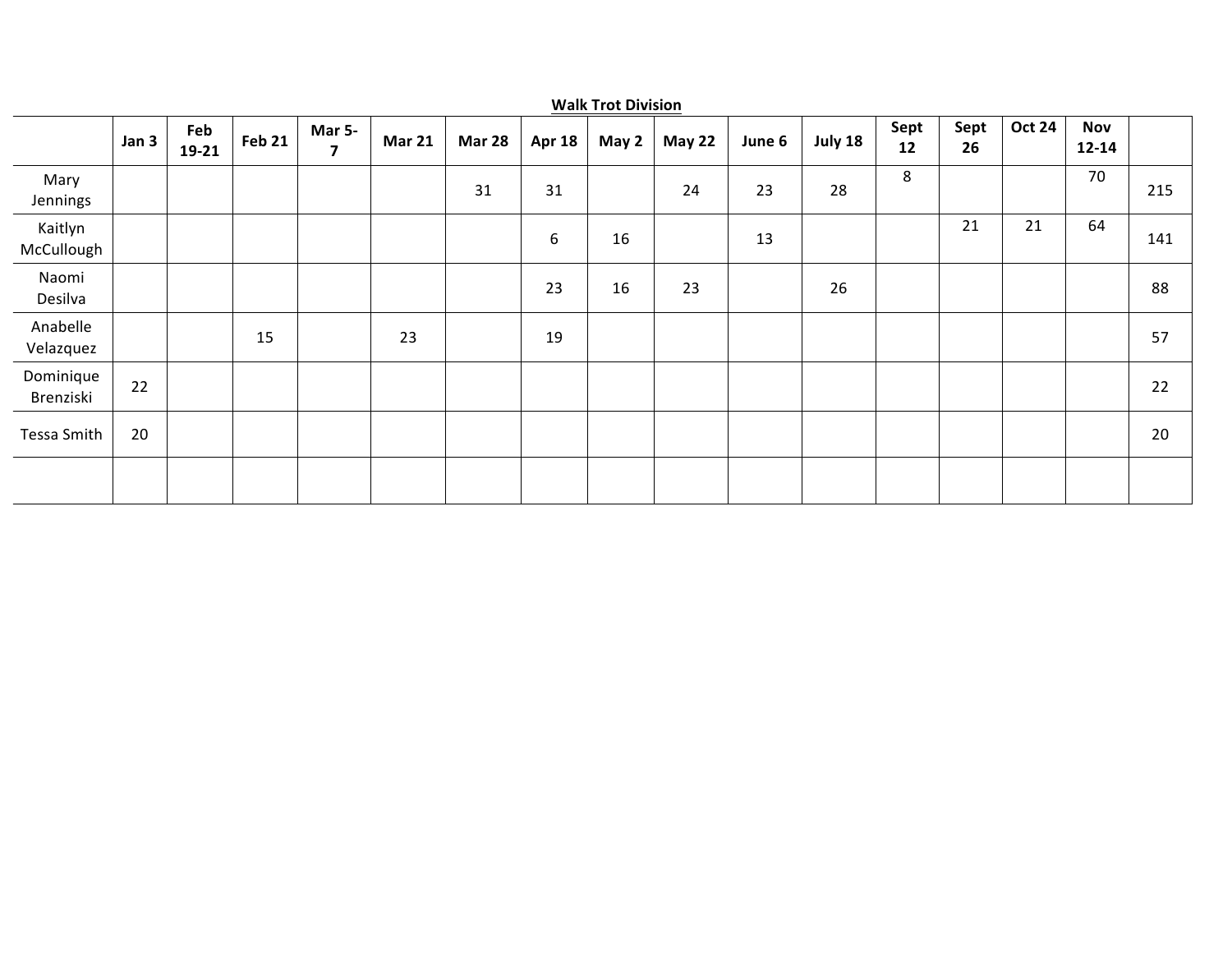**Open Cross-Rail Hunter Division** 

|                                      | Jan 3 | Feb<br>$19-21$ | <b>Feb 21</b> | Mar 5-<br>$\overline{\mathbf{z}}$ | <b>Mar 21</b> | <b>Mar 28</b> | Apr 18 | May 2 | May 22 | July 18 | Sept 12 | Sept<br>18-19 | Sept<br>26       | <b>Nov</b><br>$12 - 14$ |             |
|--------------------------------------|-------|----------------|---------------|-----------------------------------|---------------|---------------|--------|-------|--------|---------|---------|---------------|------------------|-------------------------|-------------|
| <b>Irish Eyes</b>                    |       |                |               |                                   |               |               |        |       |        |         |         |               |                  | 42                      | 42          |
| <b>Turtle Bay</b>                    |       |                |               |                                   |               | $20\,$        |        |       | 20     |         |         |               |                  |                         | 40          |
| Talk of the<br>Town                  |       |                |               |                                   |               | 13            |        |       | 12     |         | 10      |               |                  |                         | 35          |
| Lost in the<br>Sauce                 |       |                |               |                                   |               |               |        |       |        |         |         |               | $\boldsymbol{6}$ | $\overline{24}$         | $30\,$      |
| Fortified                            |       |                |               |                                   |               | $10\,$        |        |       | 13     |         |         |               |                  |                         | 23          |
| Pepperonc<br>ini                     |       |                |               |                                   |               | $10\,$        |        |       |        | 11      |         |               |                  |                         | 21          |
| Caspar 191                           | 15    |                |               |                                   |               |               |        |       |        |         |         |               |                  |                         | 15          |
| <b>Bruce Van</b><br>Erpekom          |       |                |               |                                   |               |               |        |       |        |         |         |               | 15               |                         | 15          |
| Stand By<br>Me                       |       |                |               |                                   |               |               |        |       |        |         |         | 14            |                  |                         | 14          |
| Cupcake                              |       |                |               |                                   |               |               |        |       |        |         |         |               |                  | $\overline{14}$         | 14          |
| Above All<br>Else                    |       |                |               |                                   |               |               |        |       |        |         |         |               |                  | $14$                    | 14          |
| Sheanessy                            |       |                |               |                                   |               |               |        |       |        |         |         |               |                  | 10                      | 10          |
| You Got A<br>Friend In<br>${\sf Me}$ | 9     |                |               |                                   |               |               |        |       |        |         |         |               |                  |                         | $\mathsf g$ |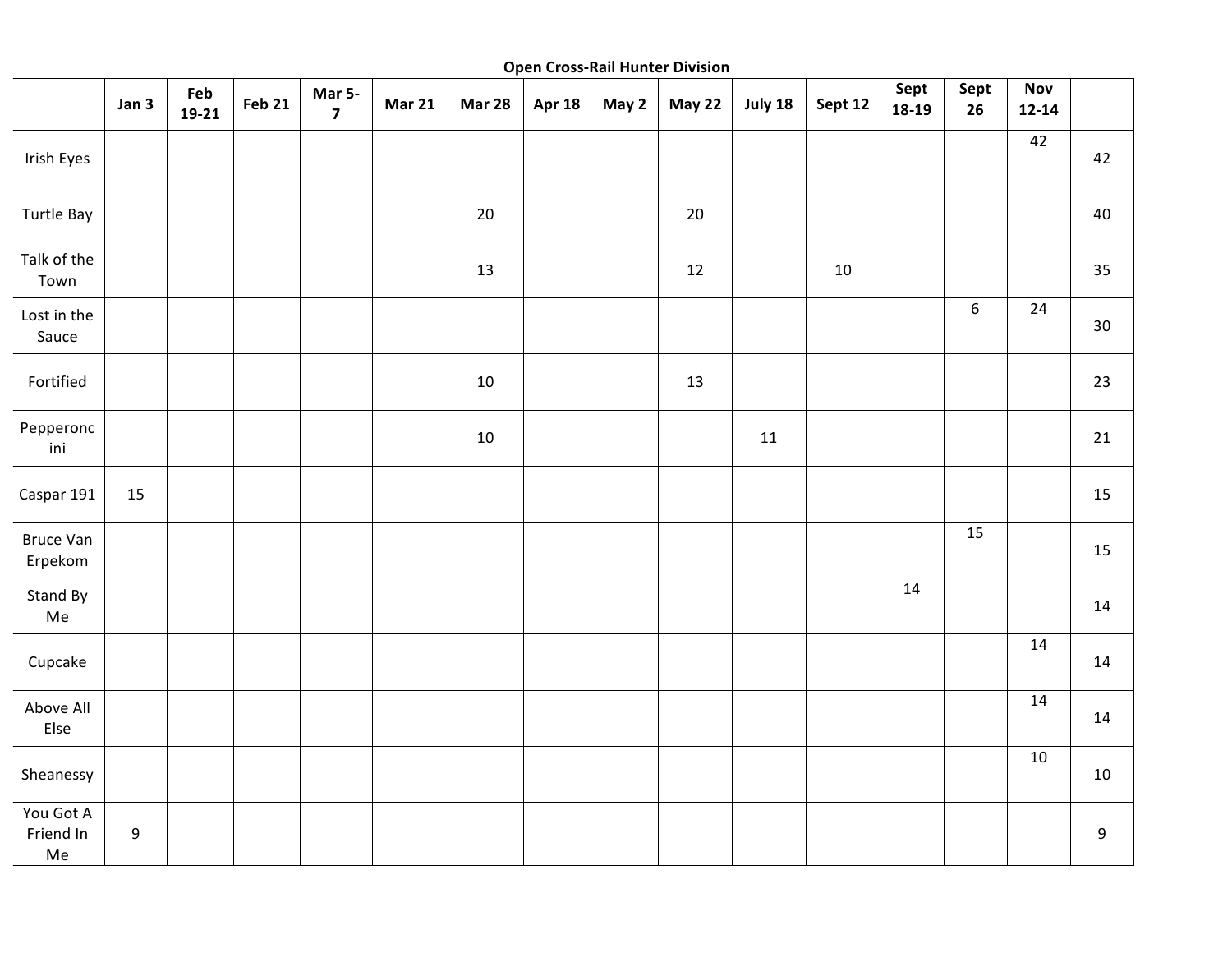| Zippy<br>Ziggy |   |  |  |  |  |  |   | q |  |
|----------------|---|--|--|--|--|--|---|---|--|
| Axl Rose       | 6 |  |  |  |  |  |   |   |  |
| Last Call      |   |  |  |  |  |  |   |   |  |
| Viola          |   |  |  |  |  |  | 3 |   |  |

J.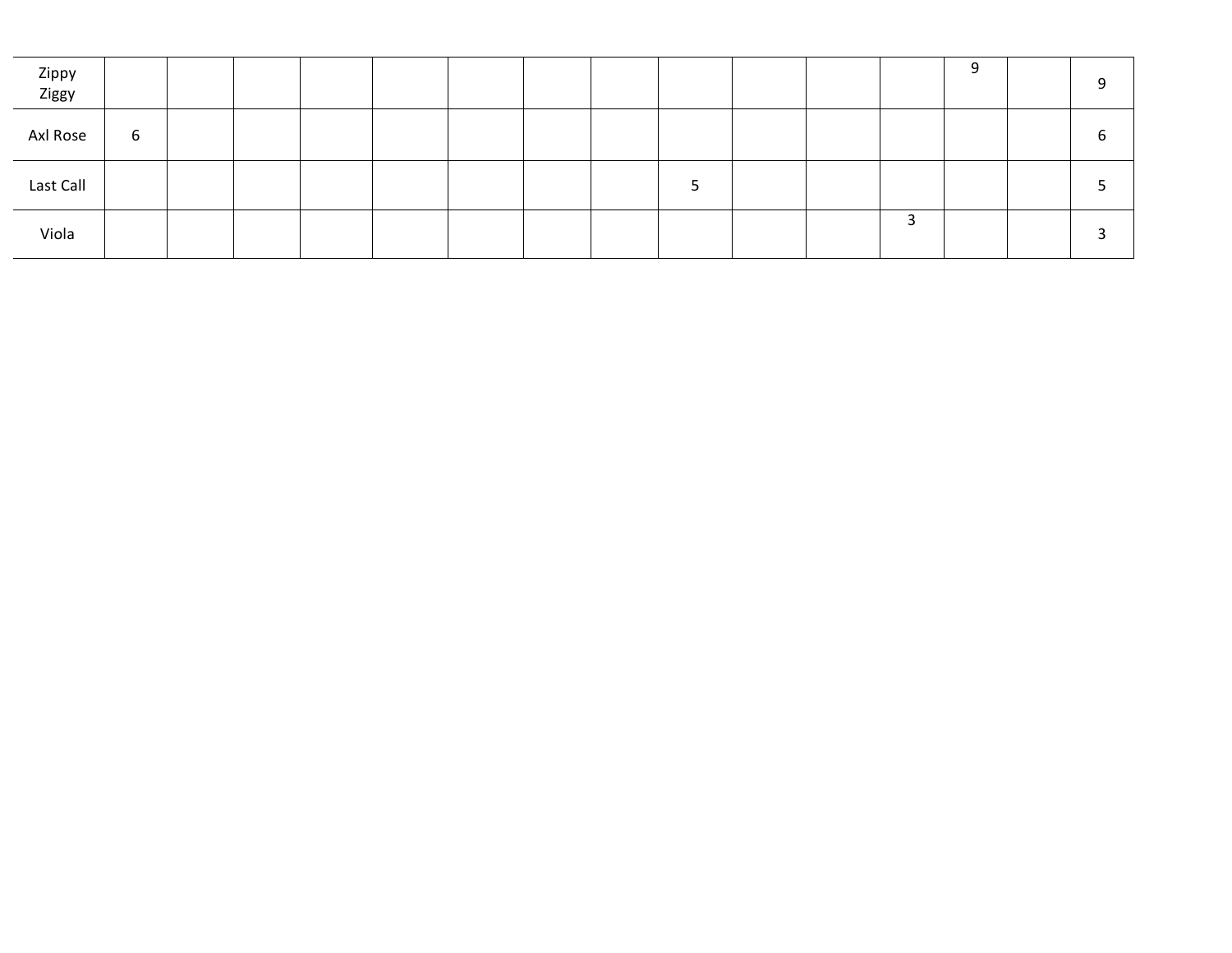**Junior/Amateur Cross-Rail Division**

|                        | Feb<br>$19-21$ | <b>Feb 21</b> | Mar 5-<br>$\overline{7}$ | <b>Mar 21</b> | <b>Mar 28</b> | Apr 9-<br>11 | <b>Apr 18</b> | May 2 | May 22 | June 6 | June<br>$12 - 13$ | July<br>18 | Sept<br>12 | Sept<br>26 | Oct<br>24 | <b>Nov</b><br>$12 - 14$ |        |
|------------------------|----------------|---------------|--------------------------|---------------|---------------|--------------|---------------|-------|--------|--------|-------------------|------------|------------|------------|-----------|-------------------------|--------|
| Madalynn<br>Alva       |                |               |                          |               | 27            |              | 28            |       | 28     | 20     |                   | 21         | 18         |            | 35        | 78                      | 255    |
| Brooke<br>Allanbeck    |                | 27            |                          |               |               |              | 18            | 29    | 37     | 26     |                   |            |            | 18         | 20        | 70                      | 245    |
| Katie Bato             |                |               | $20\,$                   |               |               | 12           |               |       |        |        | 19                |            |            |            |           | 34                      | 85     |
| Dominique<br>Brezinski |                | 25            |                          | 23            |               |              |               | 37    |        |        |                   |            |            |            |           |                         | 85     |
| Riley<br>Troccoli      |                |               |                          |               | 24            |              |               |       | 21     |        |                   | 20         | 13         |            |           |                         | 78     |
| Clarissa<br>Hurtado    |                |               |                          |               |               |              |               |       | 22     |        |                   | 30         | 20         |            |           |                         | 72     |
| Ella Kotz              |                |               |                          |               |               |              |               |       |        |        |                   |            |            | 22         | 29        |                         | 51     |
| Tessa<br>Smith         |                | 22            |                          |               |               |              |               |       |        | 26     |                   |            |            |            |           |                         | 48     |
| Naomi<br>DeSilva       |                |               |                          |               |               |              |               |       |        |        |                   |            |            |            |           | 48                      | 48     |
| Aoloni<br>Johnson      |                |               |                          |               | 21            |              |               |       |        |        |                   |            | 23         |            |           |                         | 44     |
| Codie<br>Merrill       | 11             |               |                          |               |               |              |               |       |        |        |                   |            |            |            |           | 32                      | 43     |
| Harlow<br>Hortsman     |                |               |                          |               |               |              |               |       | 22     |        |                   |            |            |            |           |                         | 22     |
| Grace<br>Araujo        |                |               |                          |               |               |              |               | 20    |        |        |                   |            |            |            |           |                         | $20\,$ |
| Bella<br>Montano       | 13             |               |                          |               |               |              |               |       |        |        |                   |            |            |            |           |                         | 13     |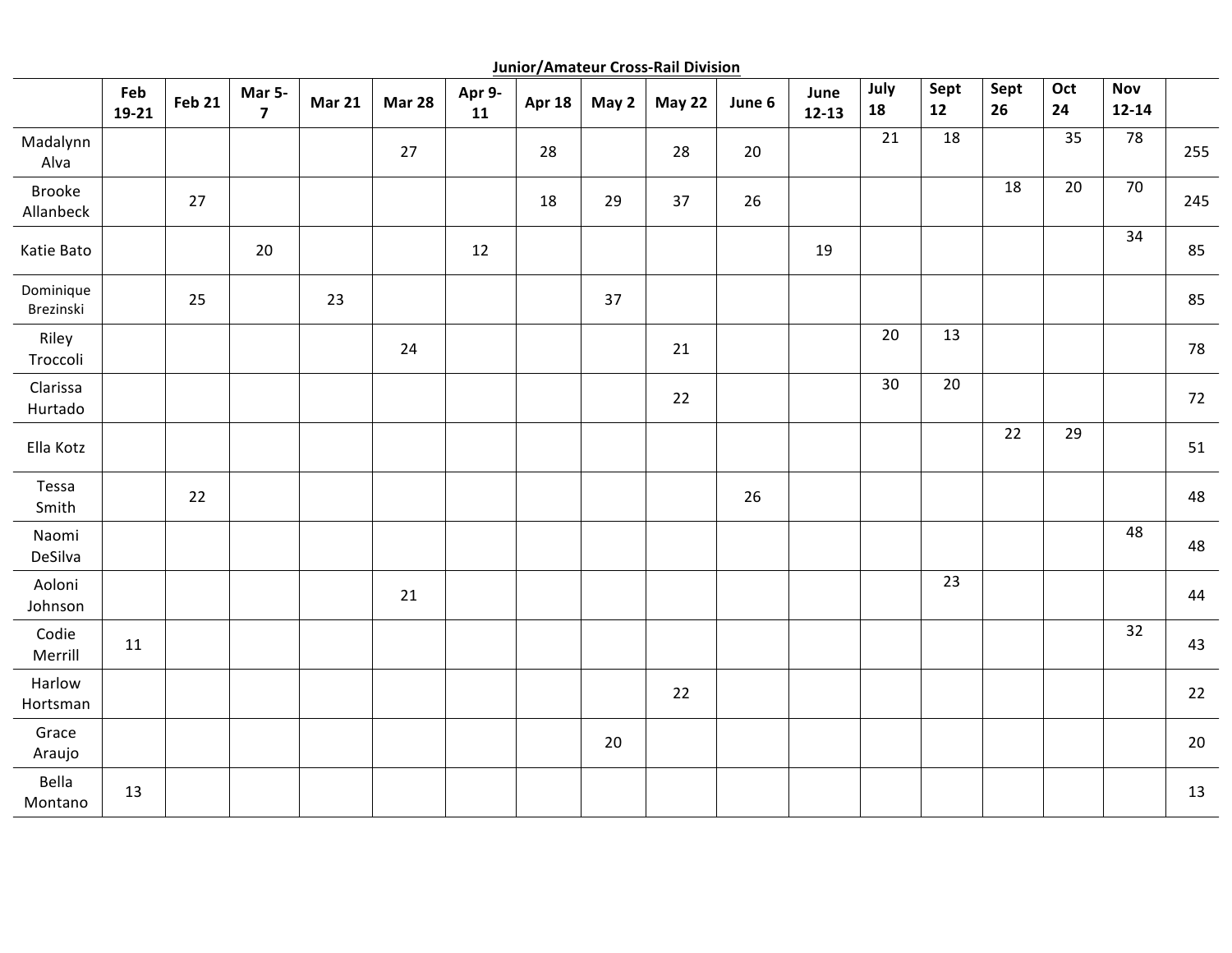|                      | <b>Short Stirrup Division (2')</b> |                |              |        |                |               |               |              |               |       |               |         |         |               |                         |    |
|----------------------|------------------------------------|----------------|--------------|--------|----------------|---------------|---------------|--------------|---------------|-------|---------------|---------|---------|---------------|-------------------------|----|
|                      | Jan 3                              | Jan<br>$15-17$ | Feb<br>19-21 | Feb 21 | <b>Mar 5-7</b> | <b>Mar 21</b> | <b>Mar 28</b> | Apr 9-<br>11 | <b>Apr 18</b> | May 2 | <b>May 22</b> | July 18 | Sept 12 | Sept<br>18-19 | <b>Nov</b><br>$12 - 14$ |    |
| Natalie<br>DuPertuis |                                    |                |              |        |                |               | 18            |              |               |       |               | 12      | 14      |               |                         | 44 |
| Isabela<br>Cuesta    |                                    |                |              |        |                |               |               |              |               |       | 18            |         | 16      |               |                         | 34 |
| Audrey<br>Detavis    |                                    |                |              |        |                |               |               | 12           |               |       | 10            |         |         | 8             | 4                       | 34 |
| Zoe<br>Laningham     |                                    |                |              |        |                |               |               |              |               |       | 12            |         |         |               | 18                      | 30 |
| Naomi<br>DeSilva     |                                    |                |              |        |                |               |               |              |               |       |               |         |         |               | 16                      | 16 |
|                      |                                    |                |              |        |                |               |               |              |               |       |               |         |         |               |                         |    |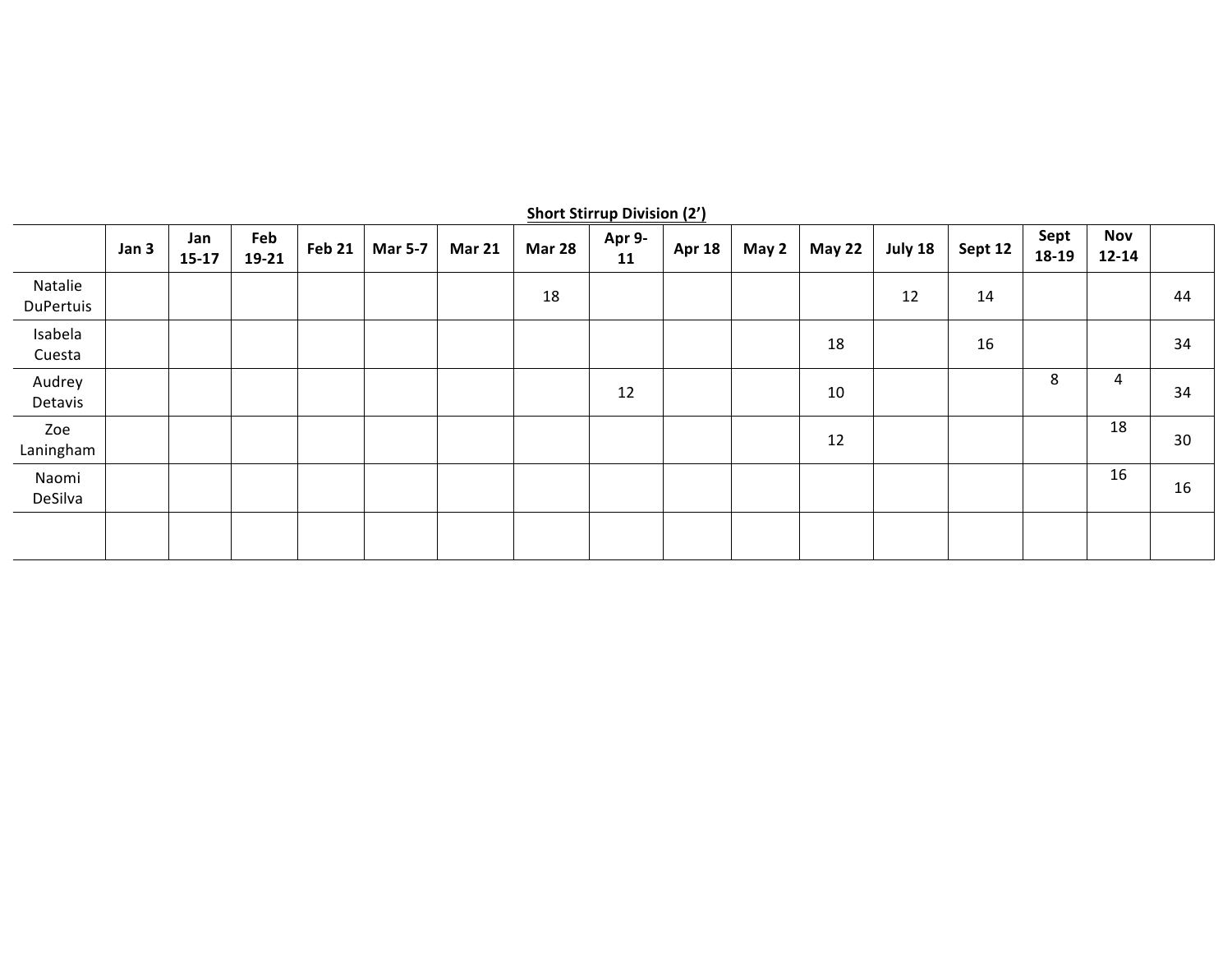|                      | <b>Long Stirrup Division (2')</b> |              |                |                                          |               |               |               |       |               |        |         |            |            |                |                         |     |
|----------------------|-----------------------------------|--------------|----------------|------------------------------------------|---------------|---------------|---------------|-------|---------------|--------|---------|------------|------------|----------------|-------------------------|-----|
|                      | Jan 3                             | Feb<br>19-21 | <b>Feb 21</b>  | <b>Mar 5-</b><br>$\overline{\mathbf{z}}$ | <b>Mar 21</b> | <b>Mar 28</b> | <b>Apr 18</b> | May 2 | <b>May 22</b> | June 6 | July 18 | Sept<br>12 | Sept<br>26 | <b>Oct 24</b>  | <b>Nov</b><br>$12 - 14$ |     |
| Sierra<br>Hamilton   | 14                                |              | $\overline{7}$ |                                          | 16            |               |               | 20    |               | 13     |         |            | 20         |                | 32                      | 122 |
| Makena<br>Hull       | 11                                |              | 20             |                                          | 9             |               |               | 9     | 21            | 18     |         |            | 11         |                | 18                      | 117 |
| Autumn<br>Gale       |                                   |              |                |                                          |               | 28            |               |       | 15            |        | 20      | 28         |            |                |                         | 91  |
| Juliette<br>l'Anson  | 15                                |              | 11             |                                          | 15            |               |               | 17    |               | 9      |         |            | 15         | 5 <sub>o</sub> |                         | 87  |
| Eden Choi            |                                   |              |                |                                          |               |               |               | 19    | 13            |        |         |            |            |                |                         | 32  |
| Bella<br>Montano     |                                   |              |                |                                          |               | 10            |               |       |               |        |         | 17         |            |                |                         | 27  |
| Madison<br>Greene    |                                   |              |                |                                          |               |               |               |       |               |        |         |            | 14         | 13             |                         | 27  |
| Paige<br>Cleveland   |                                   | 26           |                |                                          |               |               |               |       |               |        |         |            |            |                |                         | 26  |
| Lindsey<br>DuPertuis |                                   | 15           |                |                                          |               |               |               |       |               |        |         |            |            |                |                         | 15  |
| Harlow<br>Horstman   |                                   |              |                |                                          |               |               |               |       |               |        | 10      |            |            |                |                         | 10  |

## **Rusty Stirrup Division (2')**

|           | Jan 3 | Jan<br>$15 - 17$ | Feb<br>19-21 | <b>Feb 21</b> | <b>Mar 5-</b> | <b>Mar 21</b> | <b>Mar 28</b> | Apr 9-<br>11 | <b>Apr 18</b> | May 2 $\vert$ | May 22 $ $ | July 18 | Sept 12 |    |
|-----------|-------|------------------|--------------|---------------|---------------|---------------|---------------|--------------|---------------|---------------|------------|---------|---------|----|
| Annie     |       |                  |              |               |               |               | 10            |              |               |               | 13         | 14      | 10      | 47 |
| Danforth  |       |                  |              |               |               |               |               |              |               |               |            |         |         |    |
| Toni      |       |                  |              |               |               |               |               |              |               |               |            |         |         |    |
| Henderson |       |                  |              |               |               |               |               |              |               |               | b          |         |         | b  |
|           |       |                  |              |               |               |               |               |              |               |               |            |         |         |    |
|           |       |                  |              |               |               |               |               |              |               |               |            |         |         |    |
|           |       |                  |              |               |               |               |               |              |               |               |            |         |         |    |
|           |       |                  |              |               |               |               |               |              |               |               |            |         |         |    |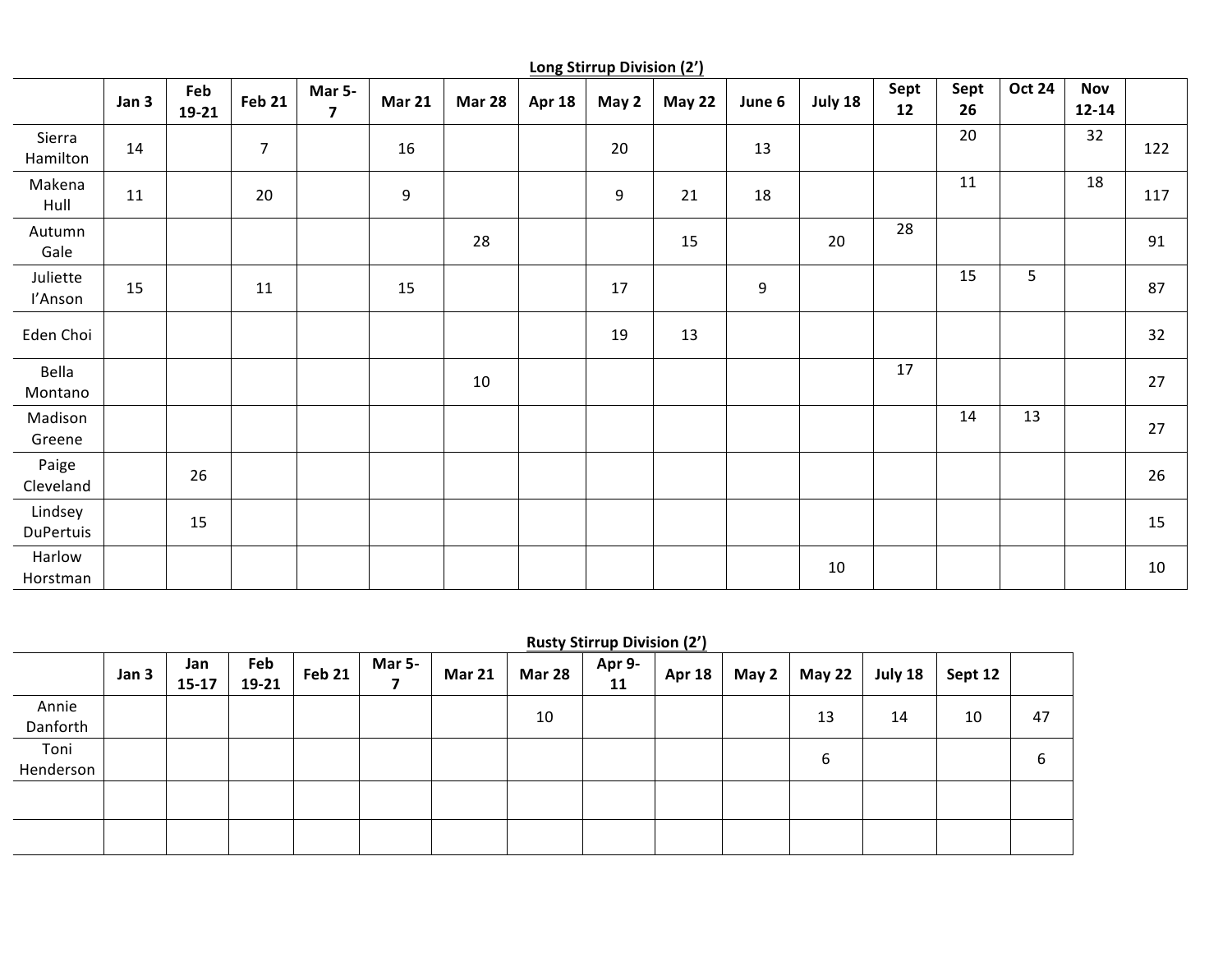**Green Rider Division (2'3)** 

|                             | Feb<br>19-21 | <b>Feb 21</b> | <b>Mar 21</b> | <b>Mar 28</b>  | Apr 9-<br>11 | Apr 18 | May 2  | <b>May 22</b>    | June 6           | July 18 | Sept<br>12 | Sept<br>18-19 | Sept<br>26 | <b>Oct 24</b> | Nov<br>$12 - 14$ |        |
|-----------------------------|--------------|---------------|---------------|----------------|--------------|--------|--------|------------------|------------------|---------|------------|---------------|------------|---------------|------------------|--------|
| <b>Brinley</b><br>Wehrli    |              | 15            | 22            |                |              | $10\,$ | 13     | 12               | 23               |         |            |               | 19         | 16            | 50               | 180    |
| Paige<br>Cleveland          |              |               |               | 24             | 25           |        |        | 24               |                  | 25      | 16         |               |            |               | 36               | 150    |
| Jocelyne<br>Reiche          |              |               |               | 9              |              | 18     |        |                  | $\boldsymbol{9}$ | 14      |            | 19            |            | 18            | 46               | 133    |
| Anastatia<br>Miron          | 17           |               |               |                | 32           |        |        | 18               |                  |         | 6          |               |            |               | 38               | 111    |
| Juliette<br>l'Anson         |              | 16            | 10            |                |              | 21     | 12     | 16               | 12               |         |            |               |            | $6\,$         | 16               | 109    |
| Makena<br>Hull              |              | $17\,$        | 15            |                |              | 21     | 15     | $\overline{7}$   | 18               |         |            |               | 13         |               |                  | 106    |
| Anne<br>Lorkowski           |              |               |               | 21             |              |        |        | $\boldsymbol{6}$ |                  | 15      | 14         |               |            |               | 48               | 104    |
| Sierra<br>Hamilton          |              |               | 13            |                |              | $20\,$ | $17\,$ |                  | 22               |         |            |               | 10         |               |                  | 82     |
| Madison<br>Greene           |              |               |               |                |              |        |        |                  |                  |         |            |               | 18         |               | 44               | 62     |
| Paige West                  |              |               |               |                |              |        |        | 11               |                  | 24      | 22         |               |            |               |                  | 57     |
| Olivia<br>Smith             |              |               |               | $\overline{4}$ |              |        |        | 22               |                  | 16      | 13         |               |            |               |                  | 55     |
| Zoe<br>Laningham            |              |               |               |                |              |        |        |                  |                  |         | 17         |               |            |               | 36               | 53     |
| Lindsey<br><b>DuPertuis</b> |              |               |               | 9              |              |        |        |                  |                  | 22      | 19         |               |            |               |                  | 50     |
| Lauren<br>Brown             |              |               |               | 36             | 12           |        |        |                  |                  |         |            |               |            |               |                  | 48     |
| Eden Choi                   |              |               |               |                |              |        | 25     | 13               |                  |         |            |               |            |               |                  | 38     |
| Harlow<br>Hortsman          | 8            |               |               |                |              |        |        |                  |                  |         | $20\,$     |               |            |               |                  | 28     |
| Rylea Laux                  |              |               |               | 13             |              |        |        |                  |                  | 12      |            |               |            |               |                  | 25     |
| Lauren<br>Cordova           |              |               |               |                |              |        |        |                  |                  | 14      | 5          |               |            |               |                  | 19     |
| Sam Tate                    |              | $10\,$        |               |                |              |        |        |                  |                  |         |            |               |            |               |                  | $10\,$ |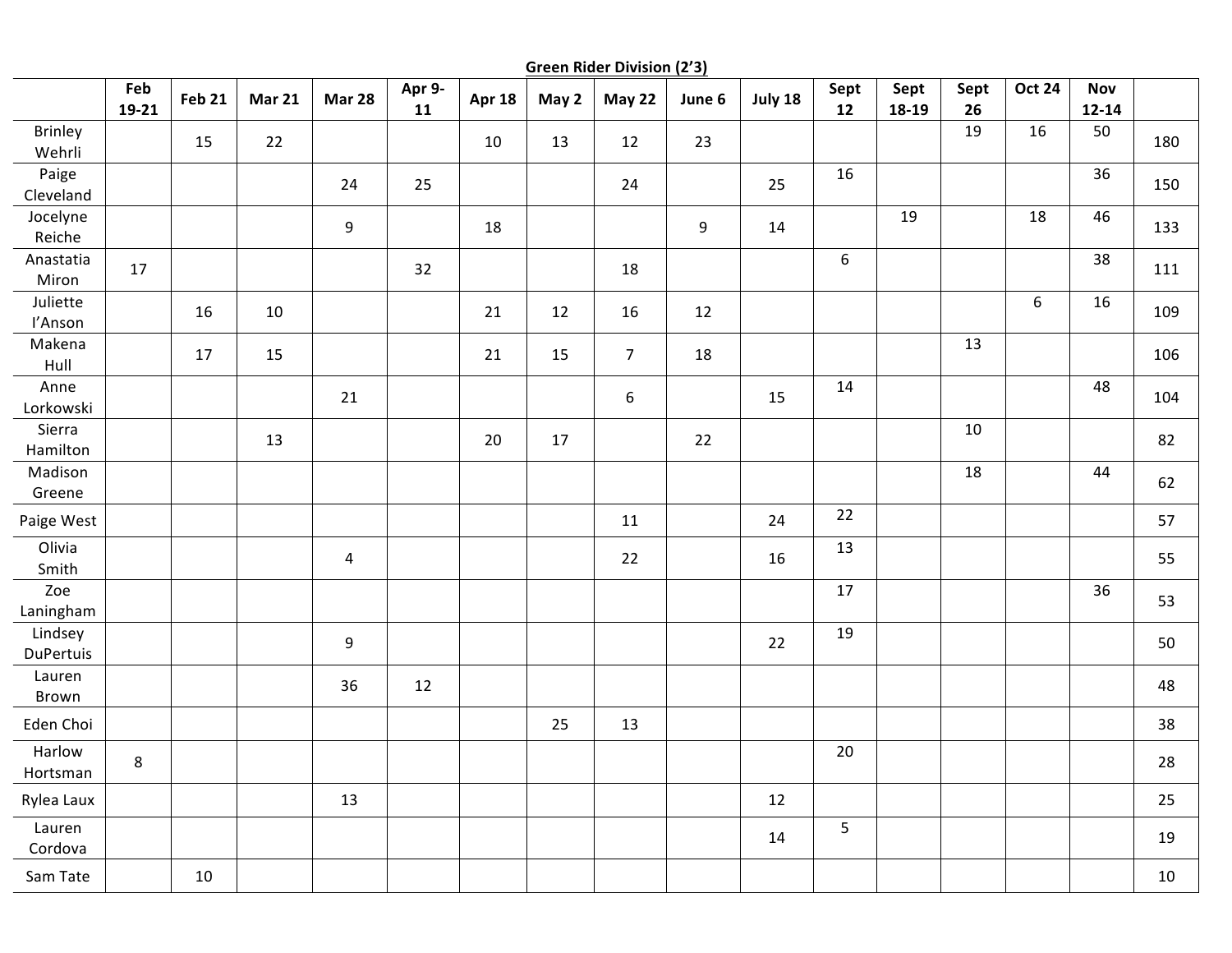|                | Jan 3 | Jan<br>$15-17$ | Feb<br>19-21 | <b>Feb 21</b> | Mar 5-7 | <b>Mar 21</b> | <u>Le al indictional proponent de divi</u><br><b>Mar 28</b> | Apr 9-<br>11   | <b>Apr 18</b> | May 2 | May 22 | Sept<br>18-19 | <b>Nov 12-</b><br>14 |    |
|----------------|-------|----------------|--------------|---------------|---------|---------------|-------------------------------------------------------------|----------------|---------------|-------|--------|---------------|----------------------|----|
| Rio Grand      |       |                |              |               |         |               |                                                             | 12             |               |       |        | 13            | 22                   | 47 |
| Irish Eyes     |       |                |              |               | 8       |               |                                                             | $\overline{7}$ |               |       |        |               | 20                   | 35 |
| Stand By<br>Me |       |                |              |               |         |               |                                                             |                |               |       |        |               | $10\,$               | 10 |
|                |       |                |              |               |         |               |                                                             |                |               |       |        |               |                      |    |
|                |       |                |              |               |         |               |                                                             |                |               |       |        |               |                      |    |
|                |       |                |              |               |         |               |                                                             |                |               |       |        |               |                      |    |
|                |       |                |              |               |         |               |                                                             |                |               |       |        |               |                      |    |

**Baby Green Hunter Division (2'3)**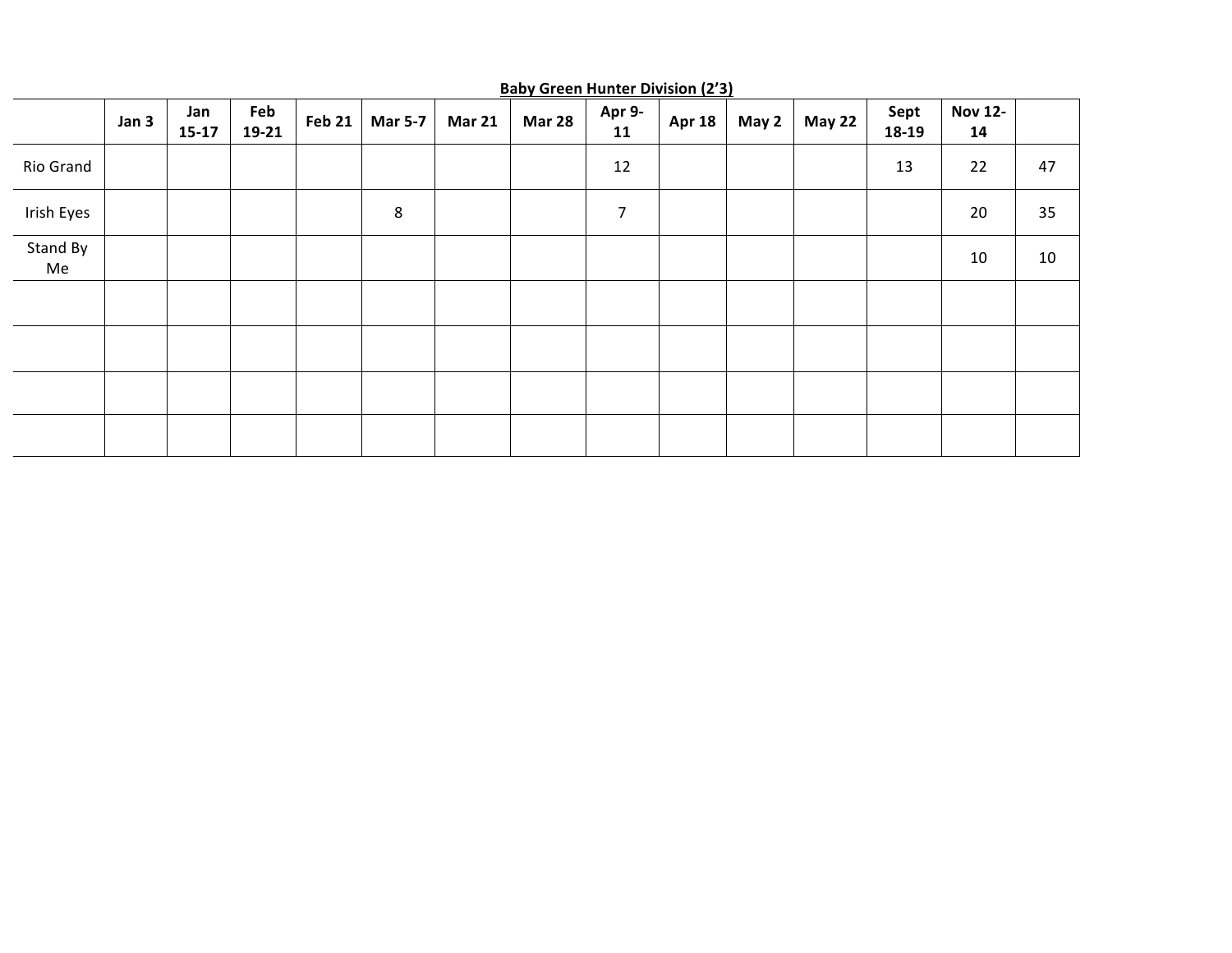**Low Children's/Amateur Equitation Division (2'6)** 

|                     | Jan 3            | Jan<br>$15-17$ | Feb<br>19-21 | <b>Feb 21</b> | Mar 5-<br>$\overline{\mathbf{z}}$ | <b>Mar 21</b>  | <b>Mar 28</b>           | Apr 9-<br>11 | <b>Apr 18</b>  | May 2 | <b>May 22</b> | Sept 26 | <b>Oct 24</b> | <b>Nov</b><br>$12 - 14$ |    |
|---------------------|------------------|----------------|--------------|---------------|-----------------------------------|----------------|-------------------------|--------------|----------------|-------|---------------|---------|---------------|-------------------------|----|
| Same Tate           | 4                |                |              |               |                                   | $10\,$         |                         |              | $\overline{4}$ |       |               | 11      | 5             | 42                      | 76 |
| Brinley<br>Wehrli   |                  |                |              |               |                                   | $\overline{7}$ |                         |              | 15             |       | 14            | 13      | 8             | 14                      | 71 |
| Kori Harlan         | $\boldsymbol{6}$ |                |              |               |                                   | 13             |                         |              | 17             |       | 12            |         |               | 22                      | 70 |
| Paige West          |                  |                |              |               |                                   |                | 10                      |              |                |       | 16            |         |               | 34                      | 60 |
| Lauren<br>Cordova   |                  |                |              |               |                                   |                |                         |              | 10             |       | 16            |         |               | 18                      | 44 |
| Khloe<br>Valderas   |                  |                |              |               |                                   |                | 16                      |              |                |       | 13            |         |               |                         | 29 |
| Amelia<br>Kent      |                  |                |              |               |                                   |                |                         |              | 15             |       | $11\,$        |         |               |                         | 26 |
| Shannon<br>Archer   |                  |                |              |               |                                   |                | $\overline{\mathbf{3}}$ |              |                |       | 20            |         |               |                         | 23 |
| Campbell<br>Lear    |                  |                |              |               |                                   |                | 12                      |              |                |       |               |         |               |                         | 12 |
| Forrest<br>Franklin | $10\,$           |                |              |               |                                   |                |                         |              |                |       |               |         |               |                         | 10 |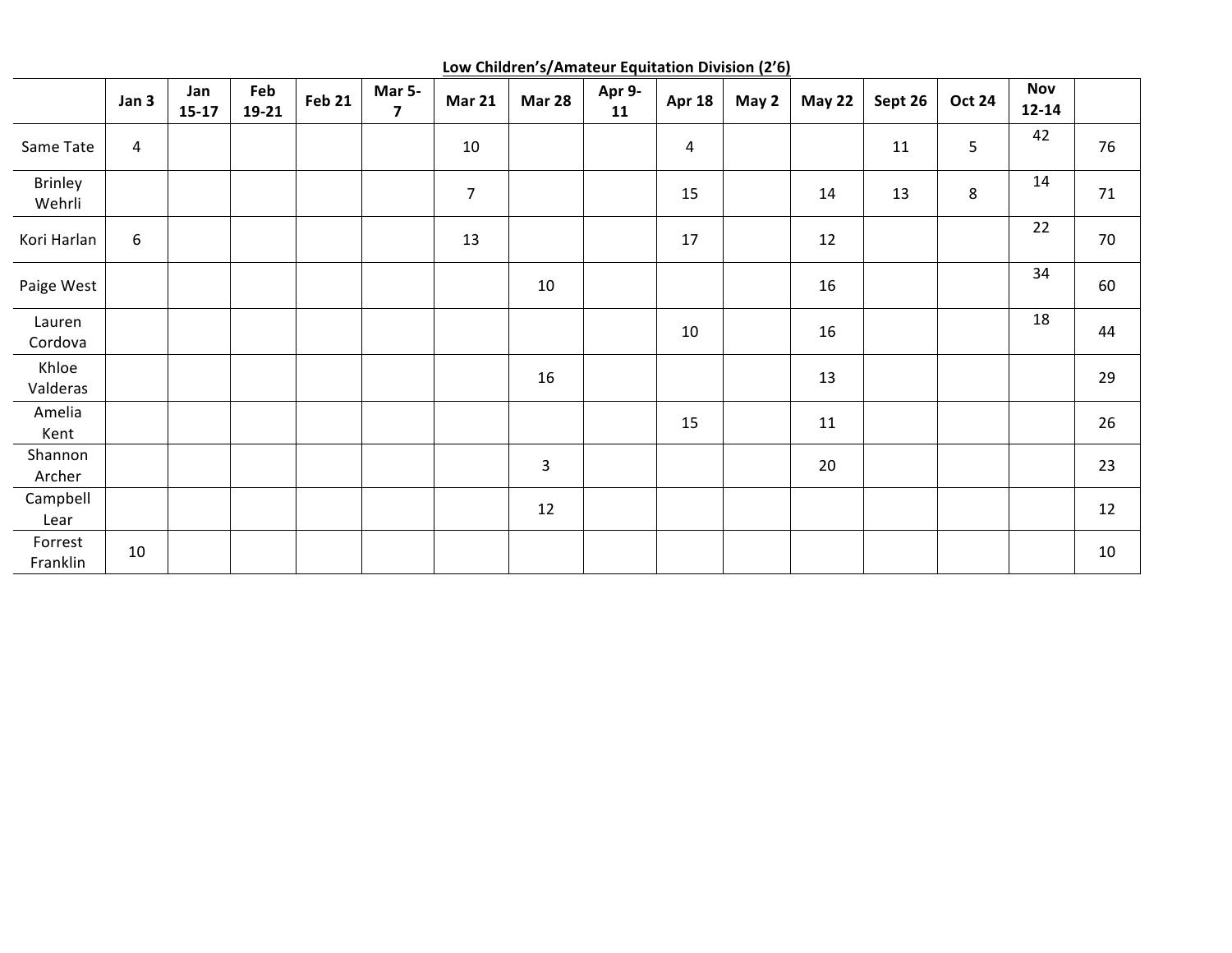|                      | Jan 3 | Jan<br>$15-17$ | Feb<br>19-21   | <b>Feb 21</b> | <b>Mar 5-</b><br>7 | <b>Mar 21</b> | <b>Mar 28</b> | Apr 9-<br>11 | <b>Apr 18</b> | May 2 | <b>May 22</b> | June 6 | July 18 | Sept<br>12     | Nov<br>$12 - 14$ |                |
|----------------------|-------|----------------|----------------|---------------|--------------------|---------------|---------------|--------------|---------------|-------|---------------|--------|---------|----------------|------------------|----------------|
| Twice the<br>Charm   |       |                |                |               |                    |               | 8             |              |               |       | 13            |        | 15      | 12             | 44               | 92             |
| Chasing<br>Mavericks |       |                |                |               |                    |               | 9             |              |               |       | 14            |        | 9       | $\overline{7}$ | 18               | 57             |
| Sir Rocco            |       |                |                |               |                    |               |               |              |               |       | 11            | 11     |         |                | 34               | 56             |
| June Bug             |       |                | 15             |               |                    |               | 12            |              |               |       | 16            |        |         | 9              |                  | 52             |
| That's<br>Incredible |       |                |                |               |                    |               | 11            |              |               |       |               |        |         |                |                  | 11             |
| Axl Rose             |       |                |                |               |                    |               |               |              |               |       |               |        |         |                | 8                | 8              |
| Declan               |       |                |                |               |                    |               |               |              |               |       |               | 6      |         |                |                  | 6              |
| Around<br>the World  |       |                | $\overline{2}$ |               |                    |               |               |              |               |       |               |        |         |                |                  | $\overline{2}$ |

**Low Children's/Adult Amateur Hunter Division (2'6)**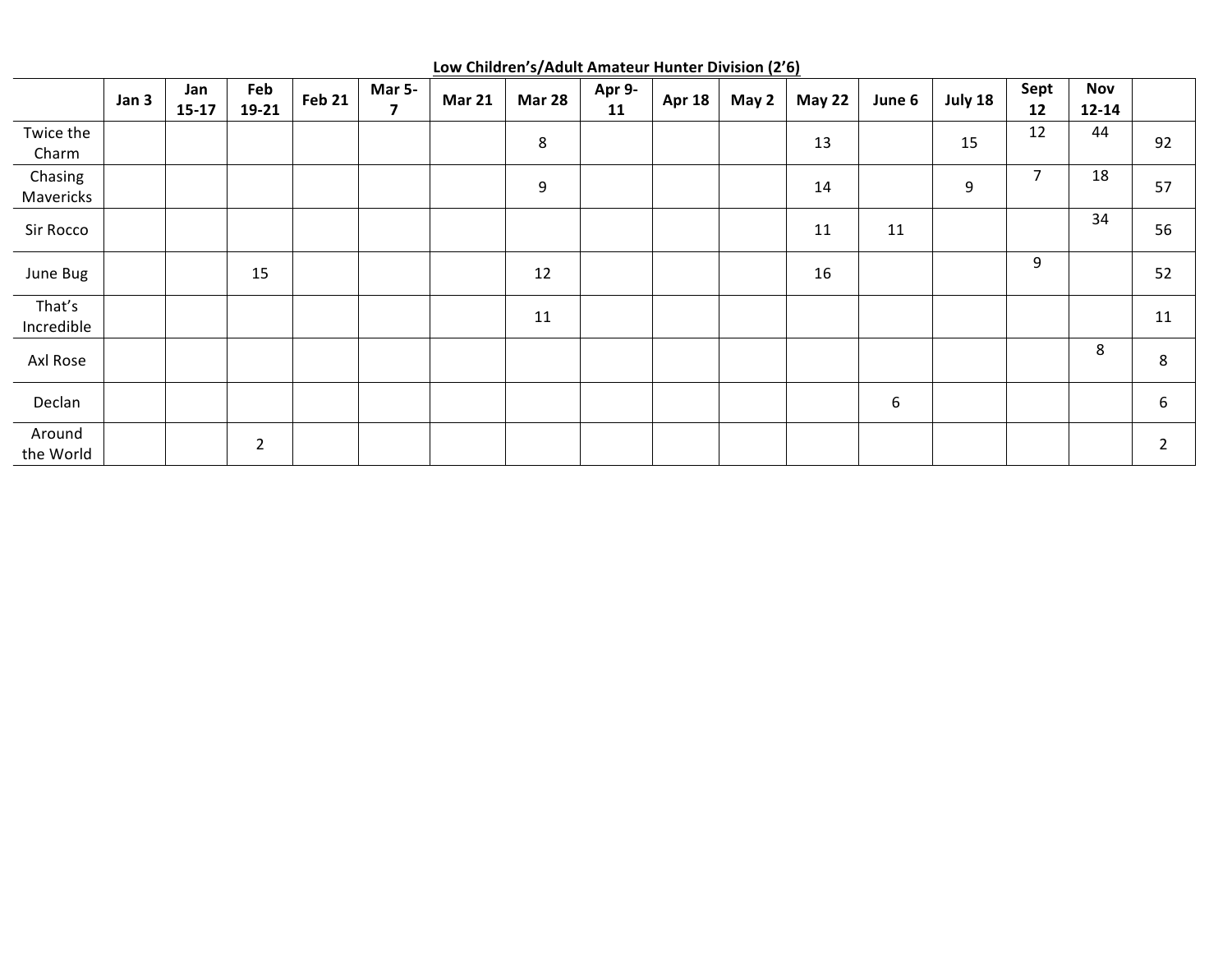|                      | Jan 3 | Feb<br>$19-21$ | <b>Feb 21</b> | Mar 5-<br>$\overline{\mathbf{z}}$ | <b>Mar 21</b> | <b>Mar 28</b> | Apr 9-<br>11 | <b>Apr 18</b> | May 2 | <b>May 22</b> | July 18 | Sept 12        | Sept<br>18-19 | <b>Oct 24</b> | <b>Nov</b><br>$12 - 14$ |                |
|----------------------|-------|----------------|---------------|-----------------------------------|---------------|---------------|--------------|---------------|-------|---------------|---------|----------------|---------------|---------------|-------------------------|----------------|
| Berlin               |       |                |               |                                   |               | 16            |              |               |       | 18            | 14      | $\overline{7}$ | 15            | 10            | 36                      | 116            |
| Check Me<br>Out      |       |                |               |                                   |               | 17            |              |               |       |               | 9       | 16             |               | 11            | 34                      | 87             |
| Kindred<br>Spirit    |       |                |               |                                   |               | 12            |              |               |       | 12            | 16      | 9              |               |               | 26                      | 75             |
| Twice the<br>Charm   |       |                |               |                                   |               |               |              |               |       |               |         |                |               | 9             | 8                       | 17             |
| That's<br>Incredible |       |                |               |                                   |               | 17            |              |               |       |               |         |                |               |               |                         | 17             |
| Lady<br>Platinum     |       |                |               |                                   |               | 16            |              |               |       |               |         |                |               |               |                         | 16             |
| Sir Rocco            |       |                |               |                                   |               |               |              |               |       |               |         |                |               |               | 12                      | 12             |
| Chasing<br>Mavericks |       |                |               |                                   |               | 4             |              |               |       |               |         | $\overline{3}$ |               |               |                         | $\overline{7}$ |
| Declan               |       |                |               |                                   |               |               |              |               |       |               |         |                |               |               | 4                       | 4              |

**Low Hunter Division (2'6)**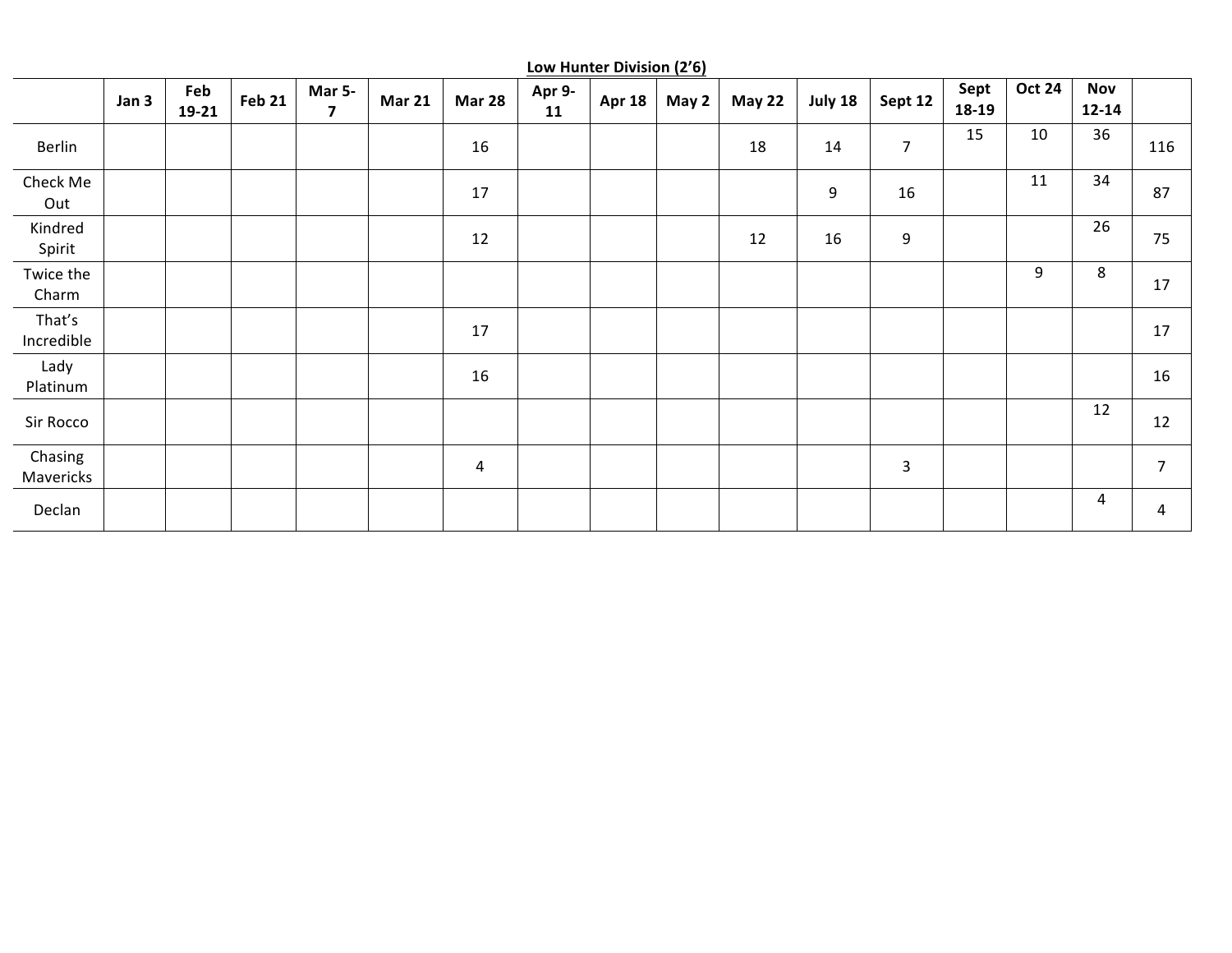|        |       |                |              |        |                                          |               | $\frac{1}{2}$ |              |        |       |               |               |                 |                         |    |
|--------|-------|----------------|--------------|--------|------------------------------------------|---------------|---------------|--------------|--------|-------|---------------|---------------|-----------------|-------------------------|----|
|        | Jan 3 | Jan<br>$15-17$ | Feb<br>19-21 | Feb 21 | <b>Mar 5-</b><br>$\overline{\mathbf{z}}$ | <b>Mar 21</b> | <b>Mar 28</b> | Apr 9-<br>11 | Apr 18 | May 2 | <b>May 22</b> | Aug 14-<br>15 | Sept<br>18-19   | <b>Nov</b><br>$12 - 14$ |    |
| Domani |       | 17             |              |        |                                          |               |               | 12           |        |       |               | 8             | $5\phantom{.0}$ | $20\degree$             | 62 |
|        |       |                |              |        |                                          |               |               |              |        |       |               |               |                 |                         |    |
|        |       |                |              |        |                                          |               |               |              |        |       |               |               |                 |                         |    |
|        |       |                |              |        |                                          |               |               |              |        |       |               |               |                 |                         |    |
|        |       |                |              |        |                                          |               |               |              |        |       |               |               |                 |                         |    |
|        |       |                |              |        |                                          |               |               |              |        |       |               |               |                 |                         |    |
|        |       |                |              |        |                                          |               |               |              |        |       |               |               |                 |                         |    |
|        |       |                |              |        |                                          |               |               |              |        |       |               |               |                 |                         |    |

**Children's/Adult Amateur Hunter Division (2'9)** 

**Children's/Adult Amateur Equitation Division (2'9)** 

**Junior/Amateur Hunter Division (3')** 

**Junior/Amateur Equitation Division (3')**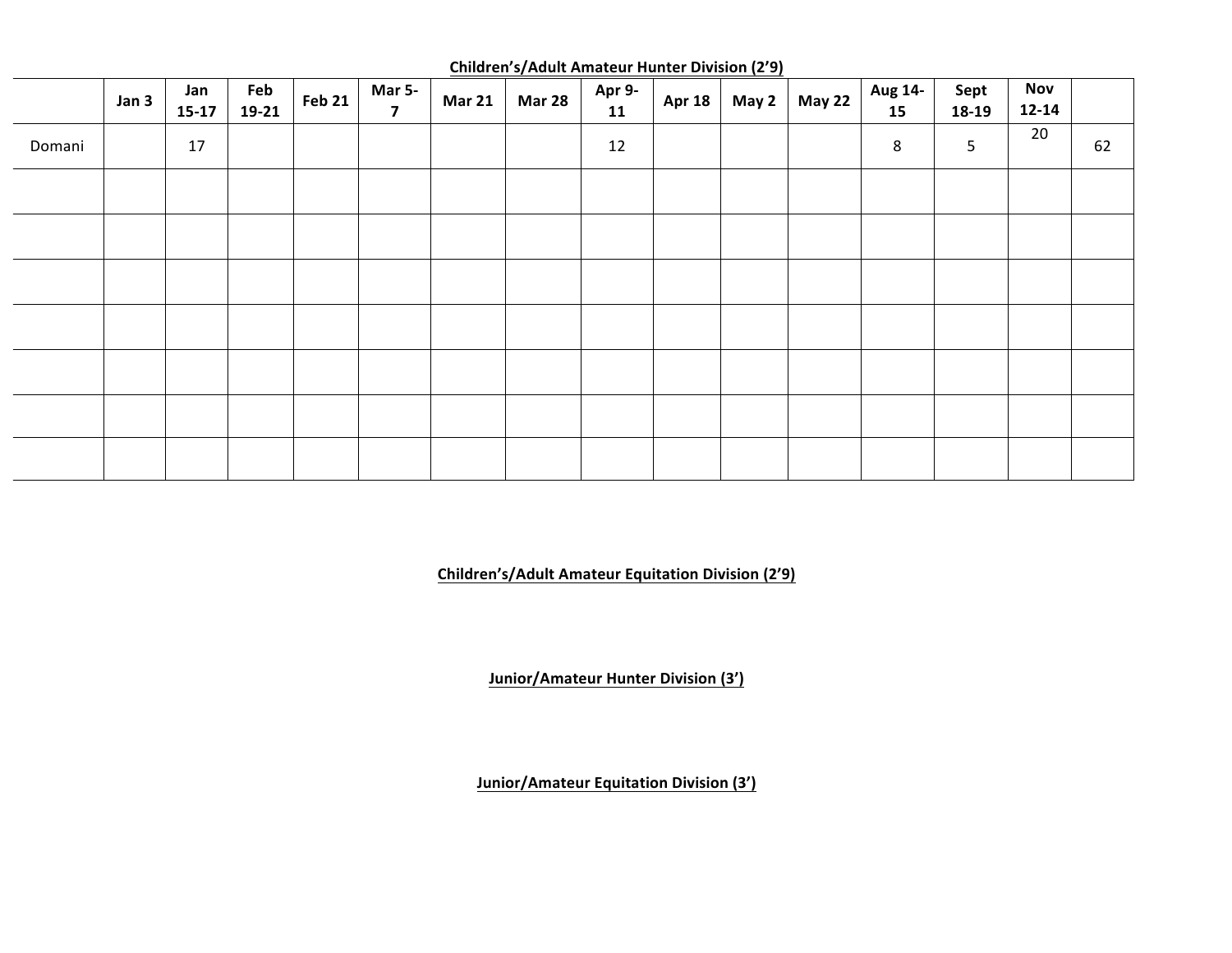|                    | Jan 3 | Jan<br>$15 - 17$ | Feb<br>19-21 | <b>Feb 21</b> | <b>Mar 5-</b><br>7 | <b>Mar 21</b> | <b>Mar 28</b> | Apr 9-<br>11 | <b>Apr 18</b> | May 2 | <b>May 22</b> | July 18 | Sept 12 | <b>Nov</b><br>$12 - 14$ |    |
|--------------------|-------|------------------|--------------|---------------|--------------------|---------------|---------------|--------------|---------------|-------|---------------|---------|---------|-------------------------|----|
| Berlin             |       |                  |              |               |                    |               |               |              |               |       |               | 8       | 13      | 42                      | 63 |
| Check Me<br>Out    |       |                  |              |               |                    |               |               |              |               |       |               | 12      | 6       | 32                      | 50 |
| Twice the<br>Charm |       |                  |              |               |                    |               |               |              |               |       |               | 10      | 11      | 14                      | 35 |
|                    |       |                  |              |               |                    |               |               |              |               |       |               |         |         |                         |    |
|                    |       |                  |              |               |                    |               |               |              |               |       |               |         |         |                         |    |
|                    |       |                  |              |               |                    |               |               |              |               |       |               |         |         |                         |    |

**Green Hunter Division (2'9-3'0)**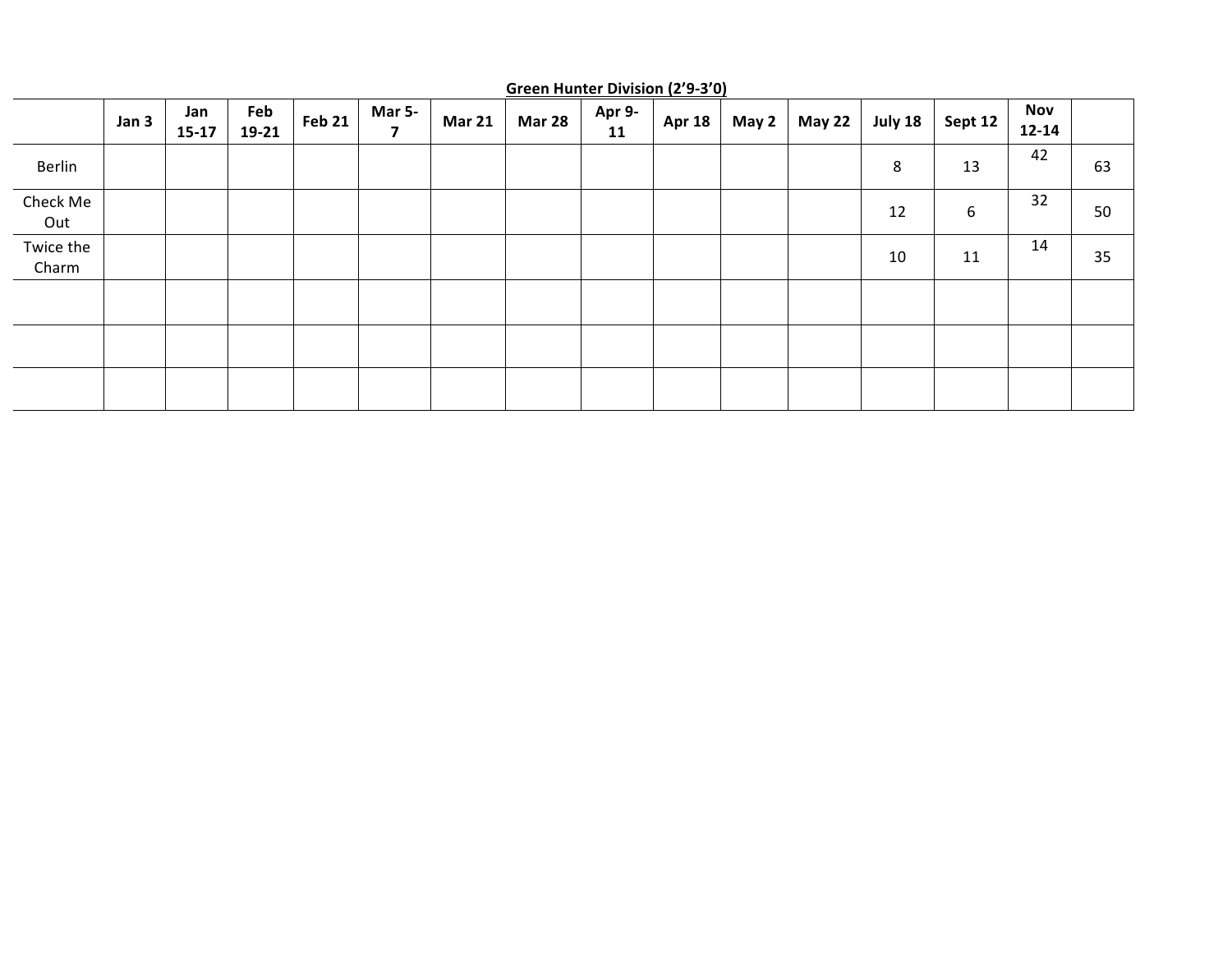|                             | Jan 3            | Feb<br>19-21     | <b>Feb 21</b>  | Mar 5-<br>$\overline{7}$ | <b>Mar 21</b>  | <b>Mar 28</b>    | Apr 18                  | May 2 | <b>May 22</b>  | June 6         | July 18        | Sept<br>12       | Sept<br>18-19 | Sept<br>26     | <b>Oct 24</b>  |                  |
|-----------------------------|------------------|------------------|----------------|--------------------------|----------------|------------------|-------------------------|-------|----------------|----------------|----------------|------------------|---------------|----------------|----------------|------------------|
| Makena<br>Hull              | $\overline{4}$   |                  | 5              |                          | 7 <sup>7</sup> |                  | $\boldsymbol{9}$        |       | 8              | $\overline{7}$ |                |                  |               | $\overline{2}$ |                | 42               |
| Masha<br>Tafoya             |                  |                  |                |                          |                | 5                |                         |       | 6              |                | $\overline{7}$ | 9                | 5             |                | $\sqrt{6}$     | 38               |
| Jocelyne<br>Reiche          |                  |                  |                |                          |                |                  | $\overline{\mathbf{4}}$ |       | 5              | $\mathbf{3}$   | $\mathbf{3}$   | 5                | $10\,$        |                | 8              | 38               |
| <b>Brinley</b><br>Wehrli    |                  |                  | $\overline{2}$ |                          | $\overline{2}$ |                  | 5                       |       |                | $\overline{5}$ |                |                  |               | 6              | $\overline{4}$ | 24               |
| Juliette<br>l'Anson         | $\overline{3}$   |                  | $\overline{3}$ |                          | 5              |                  |                         |       | $\overline{7}$ | $\overline{2}$ |                |                  |               |                |                | 20               |
| Khloe<br>Valderas           |                  | 9                |                |                          |                | 8                |                         |       |                |                |                |                  |               |                |                | 17               |
| Sierra<br>Hamilton          | $\overline{2}$   |                  |                |                          | $\overline{4}$ |                  | $\mathsf{3}$            |       |                | $\sqrt{4}$     |                |                  |               | $\overline{3}$ |                | 16               |
| Kori Harlan                 | $\boldsymbol{6}$ |                  |                |                          | $\mathbf{3}$   |                  | $\boldsymbol{6}$        |       |                |                |                |                  |               |                |                | 15               |
| Campbell<br>Lear            |                  |                  |                |                          |                |                  |                         |       | 10             |                |                |                  |               |                |                | 10               |
| Annie<br>Danforth           |                  |                  |                |                          |                | $\boldsymbol{6}$ |                         |       |                |                | $\pmb{4}$      |                  |               |                |                | 10               |
| Anastasia<br>Miron          |                  |                  |                |                          |                |                  |                         |       | 4              |                |                | $\boldsymbol{6}$ |               |                |                | 10               |
| Lindsey<br><b>DuPertuis</b> |                  |                  |                |                          |                |                  |                         |       |                |                | 5              | $\overline{4}$   |               |                |                | 9                |
| Madison<br>Greene           |                  |                  |                |                          |                |                  |                         |       |                |                |                |                  |               | $\overline{4}$ | 5              | 9                |
| Sam Tate                    |                  |                  |                |                          |                |                  | $\overline{7}$          |       |                |                |                |                  |               |                |                | $\overline{7}$   |
| Samantha<br>Goosby          |                  | $\boldsymbol{6}$ |                |                          |                |                  |                         |       |                |                |                |                  |               |                |                | 6                |
| Harlow<br>Hortsman          |                  | $\overline{3}$   |                |                          |                |                  |                         |       |                |                |                | $\overline{3}$   |               |                |                | $\boldsymbol{6}$ |
| Rylea Laux                  |                  |                  |                |                          |                | $\overline{4}$   |                         |       |                |                |                |                  |               |                |                | $\overline{4}$   |
| Carly<br>Hareld             |                  |                  |                |                          |                |                  |                         |       |                |                |                |                  | $\mathbf{3}$  |                |                | $\mathbf{3}$     |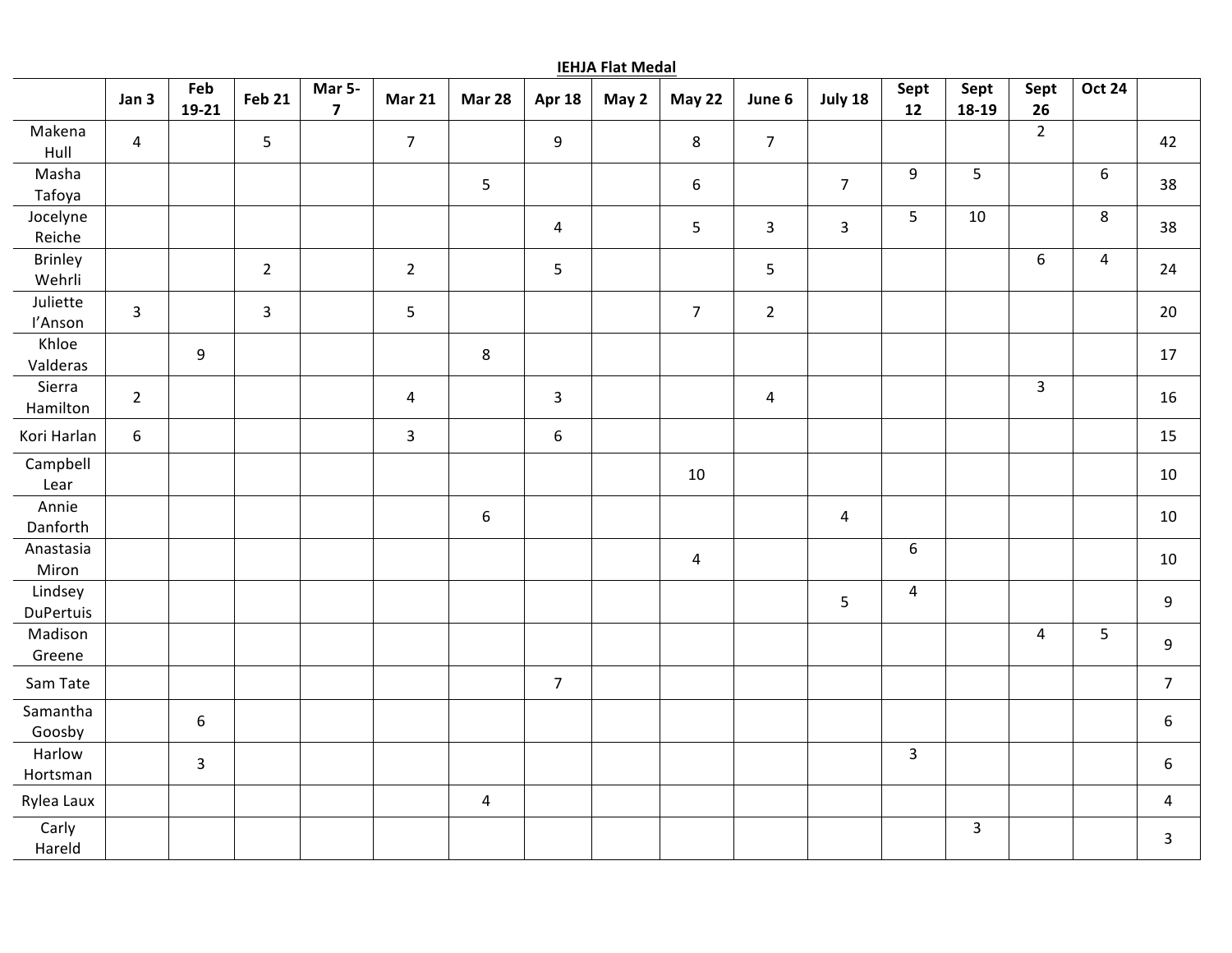| Paige<br>Cleveland   |              | $\overline{2}$ |               |                                   |                |                  |                         |                        |                         |                  |                |                         |                  |                |                | $\overline{2}$          |
|----------------------|--------------|----------------|---------------|-----------------------------------|----------------|------------------|-------------------------|------------------------|-------------------------|------------------|----------------|-------------------------|------------------|----------------|----------------|-------------------------|
|                      |              |                |               |                                   |                |                  |                         | <b>IEHJA 2'3 Medal</b> |                         |                  |                |                         |                  |                |                |                         |
|                      | Jan 3        | Feb<br>19-21   | <b>Feb 21</b> | Mar 5-<br>$\overline{\mathbf{z}}$ | <b>Mar 21</b>  | <b>Mar 28</b>    | Apr 9-<br>11            | <b>Apr 18</b>          | May 2                   | May 22           | June 6         | July 18                 | Sept<br>12       | Sept<br>26     | Oct<br>24      |                         |
| Olivia<br>Smith      |              |                |               |                                   |                | $10\,$           |                         |                        |                         | 9                |                | $\overline{\mathbf{4}}$ | 10               |                |                | 33                      |
| Paige West           |              |                |               |                                   |                | $\bf 8$          |                         |                        |                         | 5                |                | 5                       | $\,8\,$          |                |                | 26                      |
| Sierra<br>Hamilton   | $\mathbf{3}$ |                |               |                                   | $\overline{3}$ |                  |                         | $\boldsymbol{6}$       | $\mathsf{3}$            |                  | 5              |                         |                  | 6              |                | 26                      |
| Juliette<br>l'Anson  | $2^{\circ}$  |                |               |                                   | $5\phantom{.}$ |                  |                         | $\mathbf{3}$           | $\overline{\mathbf{4}}$ | $\boldsymbol{6}$ | $\mathbf{3}$   |                         |                  | $\overline{2}$ |                | 25                      |
| Makena<br>Hull       | 5            |                |               |                                   | $\overline{2}$ |                  |                         |                        | $\overline{7}$          |                  | $\overline{7}$ |                         |                  |                |                | 24                      |
| Jocelyne<br>Reiche   |              |                |               |                                   |                | 5                |                         | $\overline{4}$         |                         |                  | 4              | $\overline{2}$          |                  |                | $\overline{5}$ | 20                      |
| Lauren<br>Cordova    |              |                |               |                                   |                |                  |                         |                        |                         | 4                |                | $\,8\,$                 | $\sqrt{5}$       |                |                | 17                      |
| Anastasia<br>Miron   |              |                |               |                                   |                |                  | $\mathbf{3}$            |                        |                         | $\mathbf{3}$     |                |                         | $\boldsymbol{6}$ |                |                | 12                      |
| Paige<br>Cleveland   |              |                |               |                                   |                | $\overline{7}$   | $\overline{\mathbf{4}}$ |                        |                         |                  |                |                         |                  |                |                | 11                      |
| Eden Choi            |              |                |               |                                   |                |                  |                         |                        | 5                       |                  |                | $\boldsymbol{6}$        |                  |                |                | 11                      |
| Lindsey<br>DuPertuis |              |                |               |                                   |                | 4                |                         |                        |                         |                  |                | $\mathbf{3}$            | 4                |                |                | $11\,$                  |
| Amelia<br>Kent       |              |                |               |                                   |                |                  |                         |                        |                         | $\overline{7}$   |                |                         |                  |                |                | $\overline{7}$          |
| Zoe<br>Laningham     |              |                |               |                                   |                |                  |                         |                        |                         |                  |                |                         | $\boldsymbol{7}$ |                |                | $\overline{7}$          |
| Brinley<br>Wehrli    |              |                |               |                                   |                |                  |                         |                        | $\overline{2}$          |                  |                |                         |                  | $\overline{3}$ | $\sqrt{2}$     | $\overline{7}$          |
| Madison<br>Greene    |              |                |               |                                   |                |                  |                         |                        |                         |                  |                |                         |                  | $\overline{4}$ | $\overline{3}$ | $\overline{7}$          |
| Rylea Laux           |              |                |               |                                   |                | $\boldsymbol{6}$ |                         |                        |                         |                  |                |                         |                  |                |                | $\boldsymbol{6}$        |
| Campbell<br>Lear     |              |                |               |                                   |                |                  | $\overline{4}$          |                        |                         |                  |                |                         |                  |                |                | $\overline{\mathbf{4}}$ |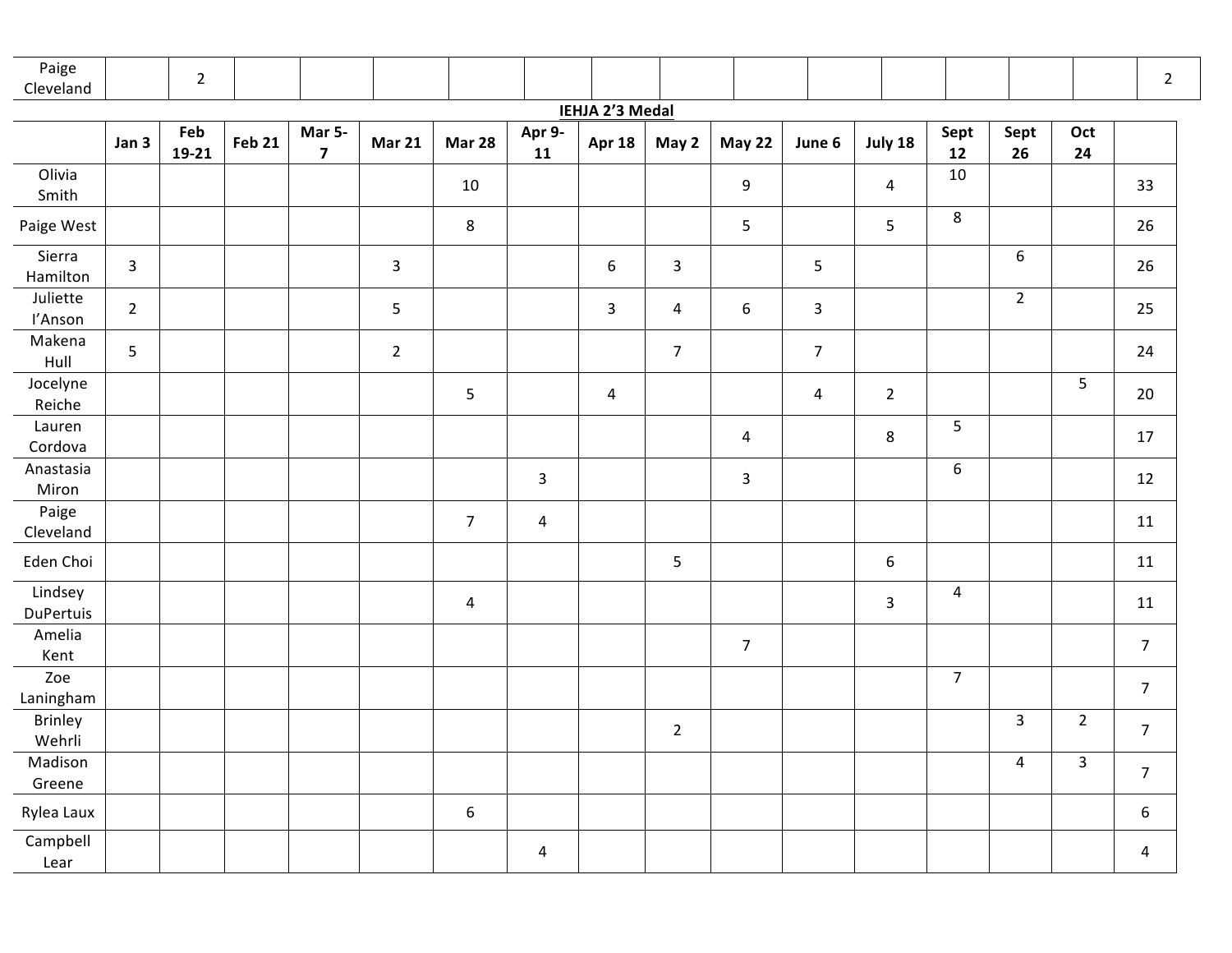| .auren |  |  |  |  |  |  |  |  |
|--------|--|--|--|--|--|--|--|--|
| Br∩wn  |  |  |  |  |  |  |  |  |

|                   | Jan 3          | Jan<br>$15 - 17$ | Feb<br>19-21 | <b>Feb 21</b> | Mar 5-<br>7 | <b>Mar 21</b>  | <b>Mar 28</b> | Apr 9-<br>11 | <b>Apr 18</b>  | May 2 | <b>May 22</b>  |  |                |
|-------------------|----------------|------------------|--------------|---------------|-------------|----------------|---------------|--------------|----------------|-------|----------------|--|----------------|
| Kori<br>Harlan    | 5              |                  |              |               |             | $\overline{2}$ |               |              | 5              |       |                |  | 12             |
| Sam Tate          | $\overline{3}$ |                  |              |               |             | 3              |               |              | $\overline{2}$ |       |                |  | 8              |
| Brinley<br>Wehrli |                |                  |              |               |             | 5              |               |              | 3              |       |                |  | $\,8\,$        |
| Khloe<br>Valderas |                |                  |              |               |             |                |               |              |                |       | 5              |  | 5              |
| Lauren<br>Cordova |                |                  |              |               |             |                |               |              |                |       | 3              |  | 3              |
| Amelia<br>Kent    |                |                  |              |               |             |                |               |              |                |       | $\overline{2}$ |  | $\overline{2}$ |
|                   |                |                  |              |               |             |                |               |              |                |       |                |  |                |
|                   |                |                  |              |               |             |                |               |              |                |       |                |  |                |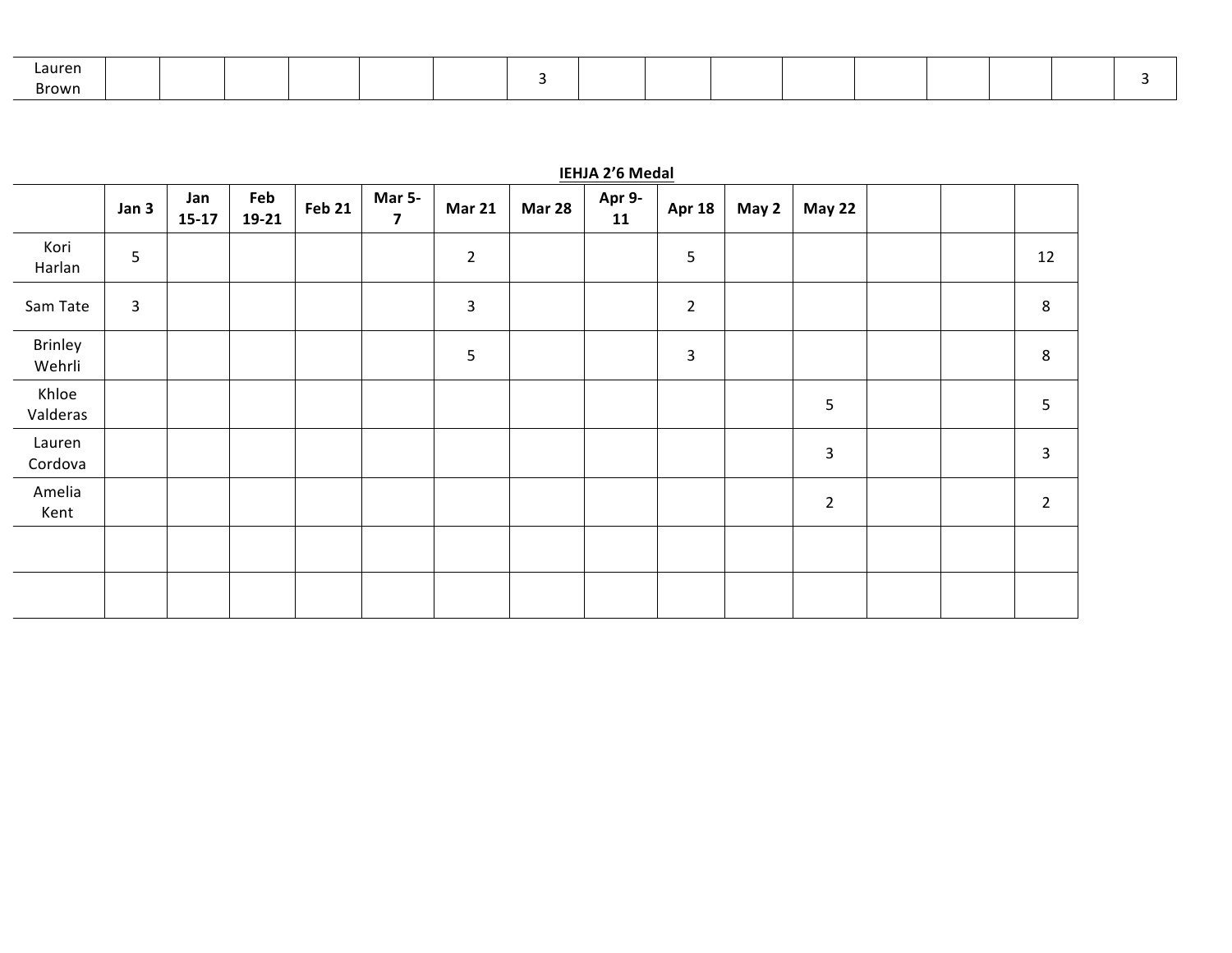#### **IEHJA 2'9 Medal**

|                 | Jan 3 | Jan<br>$15 - 17$ | Feb<br>19-21 | <b>Feb 21</b> | <b>Mar 5-</b> | <b>Mar 21</b> | <b>Mar 28</b> | Apr 9-<br>11 | Apr 18 | May 2   May 22 | Aug 14-<br>15 |  |
|-----------------|-------|------------------|--------------|---------------|---------------|---------------|---------------|--------------|--------|----------------|---------------|--|
| Carly<br>Herald |       |                  |              |               |               |               |               |              |        |                |               |  |
|                 |       |                  |              |               |               |               |               |              |        |                |               |  |
|                 |       |                  |              |               |               |               |               |              |        |                |               |  |
|                 |       |                  |              |               |               |               |               |              |        |                |               |  |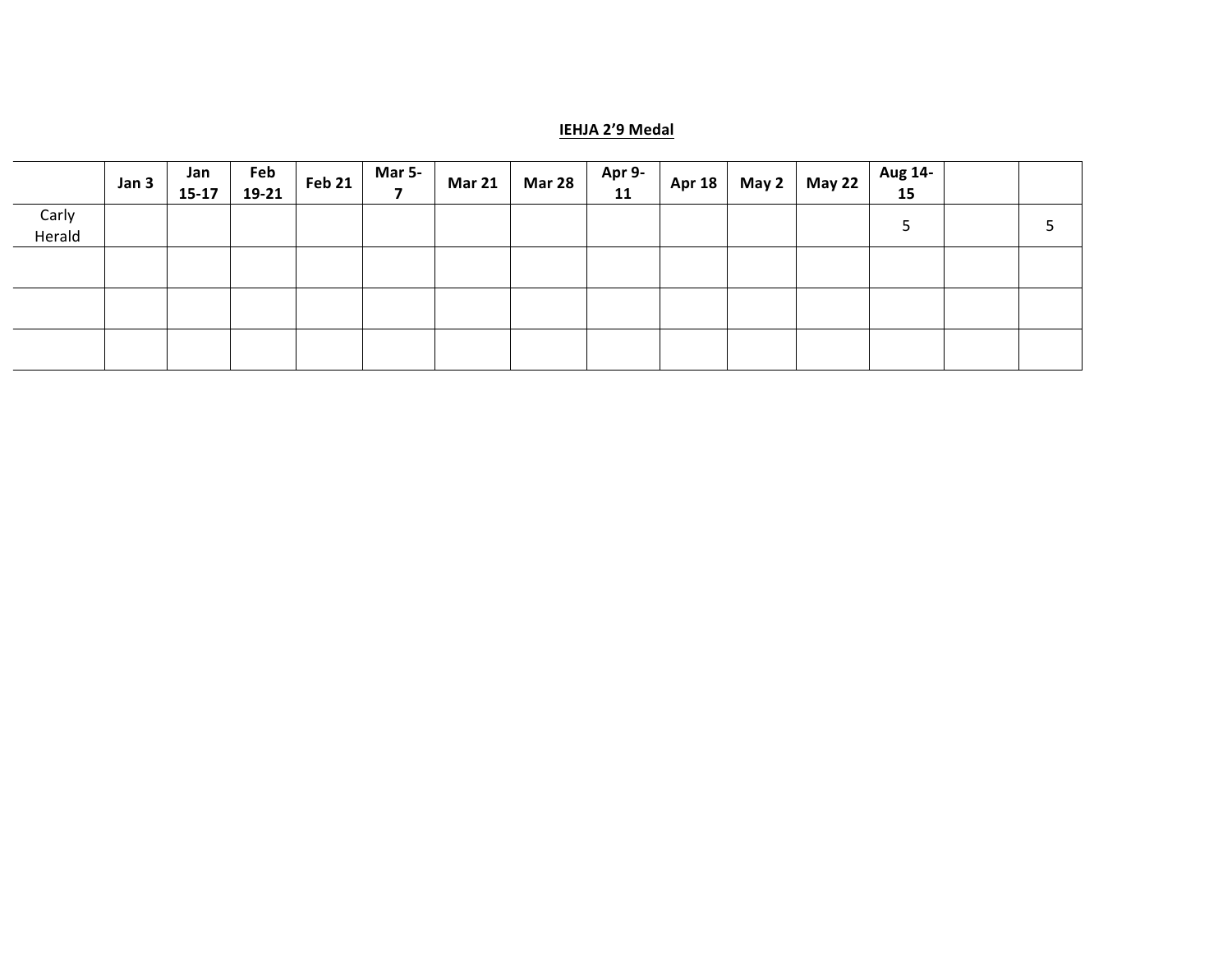|                                     | <b>Dec</b><br>$11 - 13$ | Jan 3 | Feb<br>19-21 | <b>Feb 21</b> | Mar 5-<br>$\overline{\mathbf{z}}$ | <b>Mar 21</b> | <b>Mar 28</b> | Apr 10-<br>11 | <b>Apr 18</b> | May 2 | <b>May 22</b> | Aug 14-<br>15 | Sept<br>18-19 | Oct<br>23-24 | <b>Nov</b><br>$12 - 14$ |     |
|-------------------------------------|-------------------------|-------|--------------|---------------|-----------------------------------|---------------|---------------|---------------|---------------|-------|---------------|---------------|---------------|--------------|-------------------------|-----|
| Blackjack<br>N Beers                | 24                      |       |              |               |                                   |               |               |               |               |       |               | 28            | 14            | 8            | 28                      | 102 |
| Pelirojo                            |                         |       |              |               |                                   |               |               |               |               |       |               |               |               | 20           | 54                      | 74  |
| Everythings<br>Coming Up<br>Daisies |                         |       |              |               |                                   |               |               |               |               |       |               |               |               |              | 58                      | 58  |
| Alaskan Sun                         |                         |       |              |               |                                   |               |               |               |               |       |               |               |               |              | 50                      | 50  |
| June                                |                         |       |              |               |                                   |               |               |               |               |       |               |               |               |              | 26                      | 26  |
| Beckett                             |                         |       |              |               |                                   |               |               |               | 15            |       |               |               |               |              |                         | 15  |
| Twilight<br>Zone                    |                         |       |              |               |                                   |               |               |               |               |       |               |               | 14            |              |                         | 14  |
| Sierra                              |                         |       |              |               |                                   |               |               |               | 13            |       |               |               |               |              |                         | 13  |
| Greys<br>Anatomy                    |                         |       |              |               |                                   |               |               |               |               |       |               |               |               |              | 8                       | 8   |
|                                     |                         |       |              |               |                                   |               |               |               |               |       |               |               |               |              |                         |     |

Low Children's/Amateur Jumper Division (0.70m)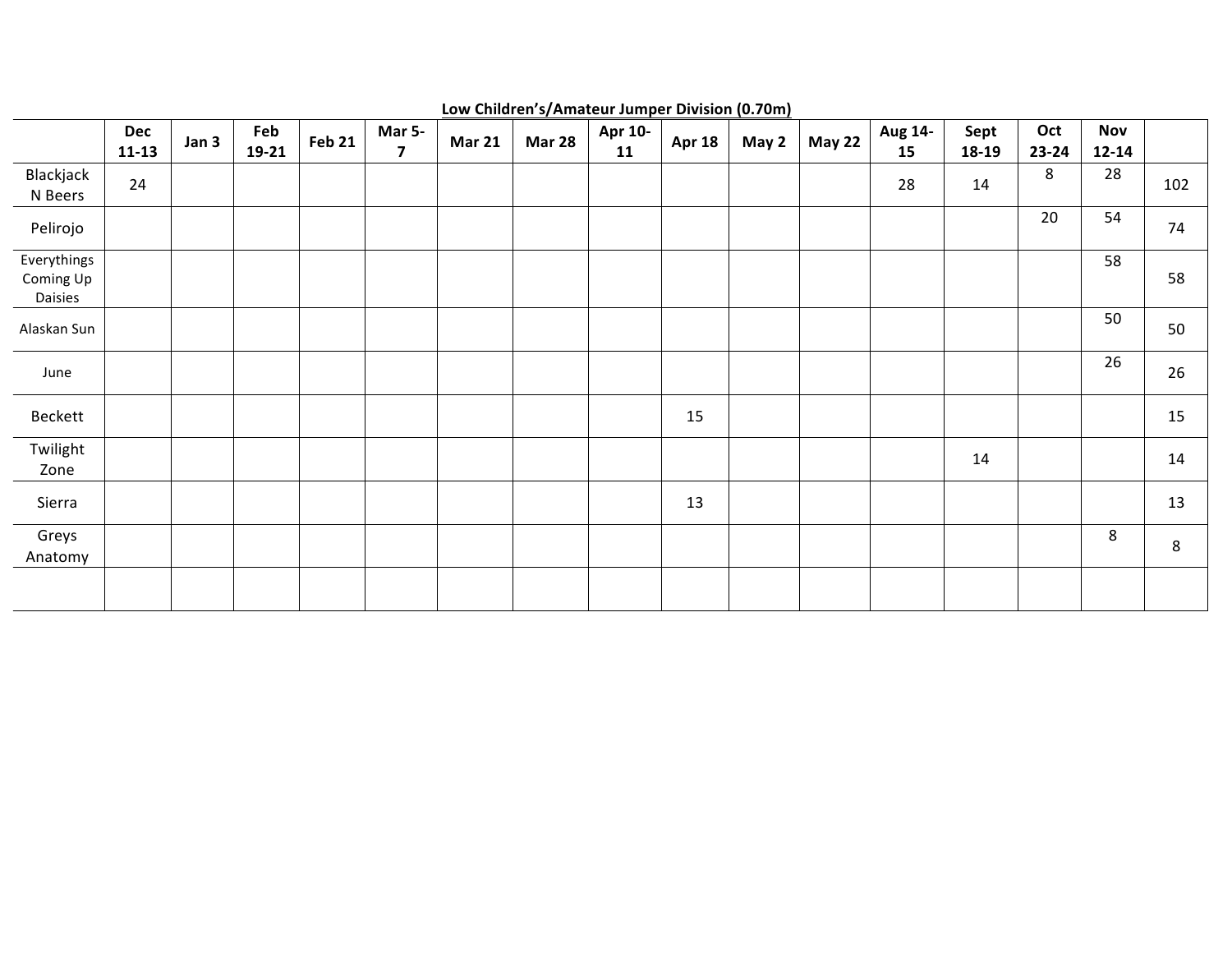**Low Schooling Jumpers Division (0.70m)**

|                                    | Jan 3 | Jan<br>$15-17$ | Feb<br>19-21 | <b>Feb 21</b> | Mar 5-<br>$\overline{\mathbf{z}}$ | <b>Mar 21</b> | <u>Edw seriouring sumpers Brusion (6.7 0117</u><br><b>Mar 28</b> | Apr 10-<br>11  | <b>Apr 18</b> | May 2 | <b>May 22</b>  | July 18 | Sept 12 | Sept<br>18-19 | <b>Nov</b><br>$12 - 14$ |                 |
|------------------------------------|-------|----------------|--------------|---------------|-----------------------------------|---------------|------------------------------------------------------------------|----------------|---------------|-------|----------------|---------|---------|---------------|-------------------------|-----------------|
| My Boy<br>Chip                     |       |                | 5            |               |                                   |               | 8                                                                |                |               |       | 13             | 12      | 21      | 11            |                         | 70              |
| Alaskan<br>Sun                     |       |                |              |               |                                   |               | $\overline{4}$                                                   |                |               |       | $\bf 8$        |         |         |               | 56                      | 68              |
| Daddy's<br>Money Pit               |       |                |              |               |                                   |               |                                                                  |                |               |       | 21             | 9       | 12      |               |                         | 42              |
| Everythings<br>Coming Up<br>Dasies |       |                |              |               |                                   |               |                                                                  |                |               |       |                |         |         |               | 32                      | 32              |
| Pelirojo                           |       |                |              |               |                                   |               |                                                                  |                |               |       |                |         |         |               | 30                      | 30 <sup>°</sup> |
| Greys<br>Anatomy                   |       |                |              |               |                                   |               |                                                                  |                |               |       |                |         |         |               | 22                      | 22              |
| Axl Rose                           |       |                |              |               |                                   |               |                                                                  |                |               |       |                |         |         |               | 22                      | 22              |
| Shooting<br>Star                   |       |                |              |               |                                   |               |                                                                  |                |               |       |                |         |         |               | 12                      | 12              |
| June Bug                           |       |                |              |               |                                   |               |                                                                  |                |               |       |                | 8       |         |               |                         | 8               |
| Beckett                            |       |                |              |               |                                   |               |                                                                  |                |               |       | $\overline{7}$ |         |         |               |                         | $\overline{7}$  |
| Twilight<br>Zone                   |       |                |              |               |                                   |               |                                                                  | $\overline{7}$ |               |       |                |         |         |               |                         | $\overline{7}$  |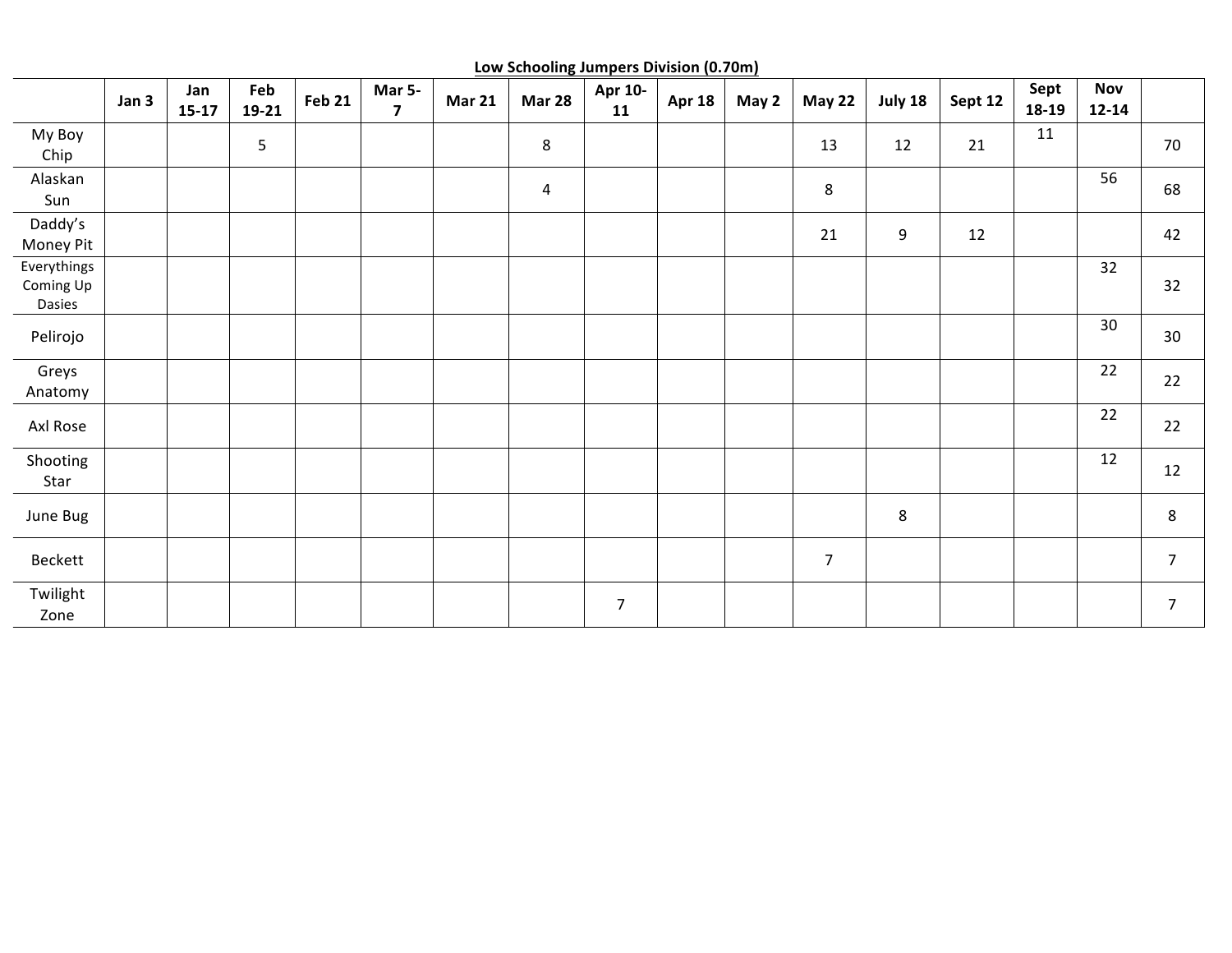|                      | Jan 3 | Jan<br>$15 - 17$ | Feb<br>19-21 | <b>Feb 21</b> | <b>Mar 5-</b><br>7 | <b>Mar 21</b> | <b>Mar 28</b> | Apr 9-<br>11 | <b>Apr 18</b> | May 2 | <b>May 22</b> | Sept<br>18-19 | <b>Nov 12-</b><br>14 |    |
|----------------------|-------|------------------|--------------|---------------|--------------------|---------------|---------------|--------------|---------------|-------|---------------|---------------|----------------------|----|
| The Red<br>Menace    |       |                  |              |               |                    |               |               |              |               |       |               |               | 24                   | 24 |
| Chasing<br>Mavericks |       |                  |              |               |                    |               |               |              |               |       |               |               | 24                   | 24 |
| The BFG              |       |                  |              |               |                    |               |               |              |               |       |               |               | 20                   | 20 |
| Twilight<br>Zone     |       |                  |              |               |                    |               |               |              |               |       |               | 5             | 14                   | 19 |
| Sierra               | 7     |                  |              |               |                    |               |               |              | 3             |       |               |               |                      | 10 |
| Lady<br>Platinum     |       |                  |              |               |                    |               | 8             |              |               |       |               |               |                      | 8  |
| Beckett              |       |                  |              |               |                    |               |               |              | 5             |       |               |               |                      | 5  |

**Schooling Jumpers Division (0.80m)** 

**Low Childrens/ Amateur Jumper Division(0.80m)**

|            | Feb   | <b>Mar 5-</b>  | <b>Mar 21</b> | <b>Mar 28</b> | Apr 9- | <b>Apr 18</b> | May 2 | <b>May 22</b> | June      | July 18 | Aug       | Sept | Sept           | Oct       | <b>Nov</b> |                |
|------------|-------|----------------|---------------|---------------|--------|---------------|-------|---------------|-----------|---------|-----------|------|----------------|-----------|------------|----------------|
|            | 19-21 | $\overline{7}$ |               |               | 11     |               |       |               | $12 - 13$ |         | $14 - 15$ | 12   | 18-19          | $23 - 24$ | $12 - 14$  |                |
| Blackjack  |       | 15             |               |               |        |               |       |               | 18        |         | 24        |      | 6              | 15        | 14         | 92             |
| N Beers    |       |                |               |               |        |               |       |               |           |         |           |      |                |           |            |                |
| Strawberr  |       |                |               |               |        |               |       |               |           |         |           | 12   | 11             |           |            |                |
| y Wine     |       |                |               | 15            | 20     |               |       |               |           |         |           |      |                |           |            | 58             |
| Stop and   |       |                |               |               |        |               |       |               |           |         |           |      |                |           | 24         |                |
| Stare      |       |                |               |               |        |               |       |               |           |         |           |      |                |           |            | 24             |
| Apple      |       |                |               |               |        |               |       |               |           |         |           | 11   |                |           |            |                |
| Blossom    |       |                |               | 5             |        |               |       |               |           | 6       |           |      |                |           |            | 22             |
| That's     |       |                |               |               |        |               |       |               |           |         |           |      |                |           |            |                |
| Incredible |       |                |               |               |        |               |       |               |           | 12      |           |      |                |           |            | 12             |
| Chasing    |       |                |               |               |        |               |       |               |           |         |           |      |                |           | 12         |                |
| Mavericks  |       |                |               |               |        |               |       |               |           |         |           |      |                |           |            | 12             |
| My Boy     |       |                |               |               |        |               |       |               |           |         |           |      | $\overline{2}$ |           |            |                |
| Chip       |       |                |               |               |        |               |       |               |           |         |           |      |                |           |            | $\overline{2}$ |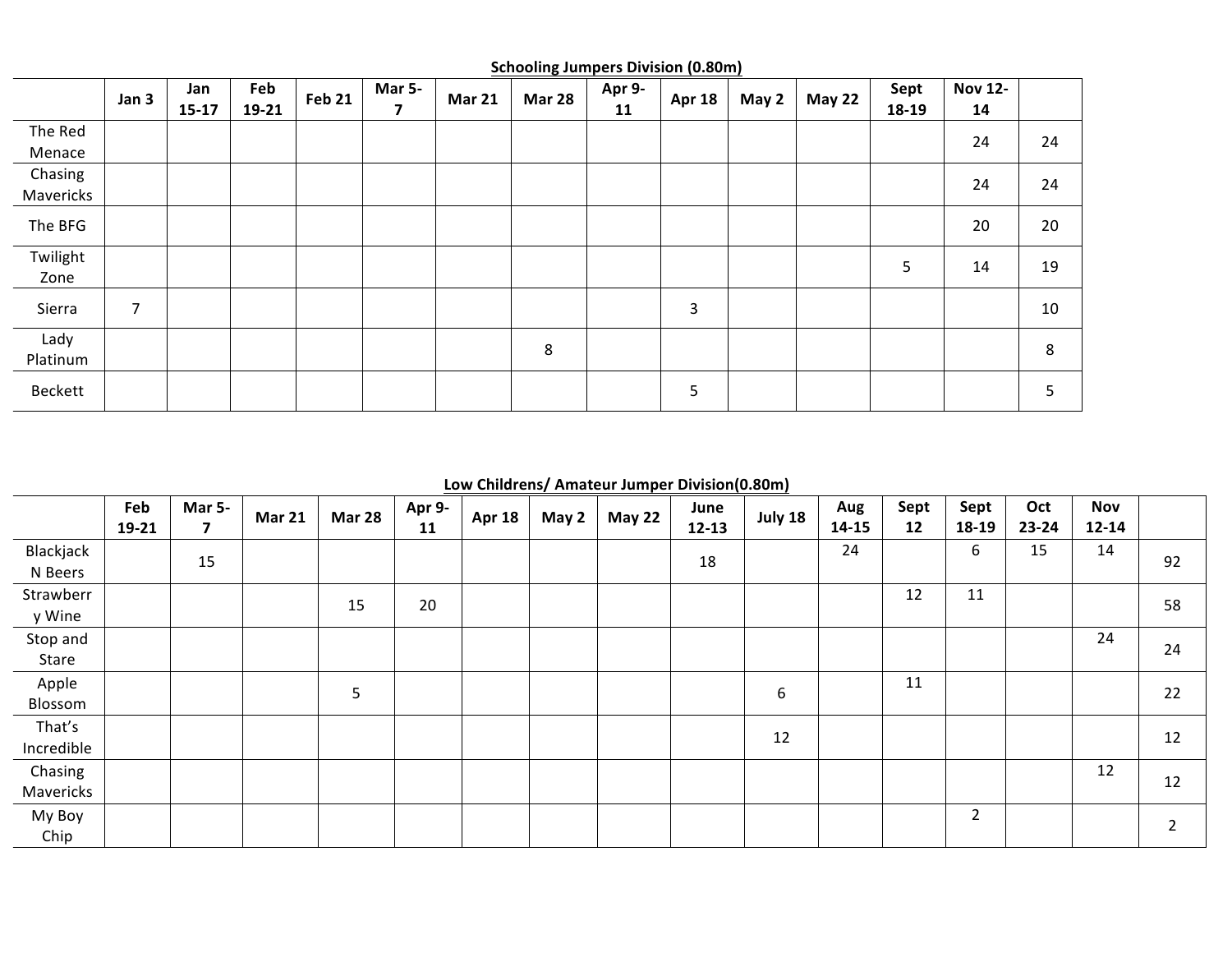|                       | Jan 3 | Jan<br>$15 - 17$ | Feb 21 | <b>Mar 5-</b><br>$\overline{7}$ | <b>Mar 21</b> | <b>Mar 28</b> | Apr 9-<br>11 | <b>Apr 18</b> | May 2 | <b>May 22</b> | Aug 14-<br>15 | July 19 | Sept 12 | Sept<br>18-19 | <b>Nov</b><br>$12 - 14$ |    |
|-----------------------|-------|------------------|--------|---------------------------------|---------------|---------------|--------------|---------------|-------|---------------|---------------|---------|---------|---------------|-------------------------|----|
| Ugano Z               |       | 8                |        |                                 |               |               |              |               |       |               |               |         |         |               | 22                      | 30 |
| Check Me<br>Out       |       |                  |        |                                 |               |               |              |               |       |               |               | 11      | 11      |               |                         | 22 |
| The Red<br>Menace     |       |                  |        |                                 |               |               |              |               |       |               |               |         |         |               | 12                      | 12 |
| Jumping<br>Jack Flash |       | 11               |        |                                 |               |               |              |               |       |               |               |         |         |               |                         | 11 |
| Dream<br>Catcher      |       |                  |        |                                 |               |               |              |               |       |               |               |         |         | 10            |                         | 10 |
| Shiva                 |       |                  |        | 5                               |               |               |              |               |       |               | 5             |         |         |               |                         | 10 |
| Strawberry<br>Wine    |       |                  |        |                                 |               |               |              |               |       |               |               |         |         |               | 8                       | 8  |
| Ciao Bella            |       |                  |        |                                 |               |               |              |               |       |               |               |         |         |               | 8                       | 8  |

### **Pre-Training Jumper Division (0.85-0.95m)**

**Pre-Training Children's/Amateur Jumper Division (0.85-0.95m)** 

|                    | Jan 3 | Jan<br>$15 - 17$ | Feb<br>19-21 | Feb 21 $ $ | <b>Mar 5-7</b> | <b>Mar 21</b> | <b>Mar 28</b> | Apr 9-<br>11 | <b>Apr 18</b> | May 2 | <b>May 22</b> | July 18 | Aug 14-<br>15 | Sept<br>12 | Sept<br>18-19 |    |
|--------------------|-------|------------------|--------------|------------|----------------|---------------|---------------|--------------|---------------|-------|---------------|---------|---------------|------------|---------------|----|
| Strawberry<br>Wine |       |                  |              |            |                |               | 8             | 10           |               |       | 13            | 13      |               | 12         | 12            | 68 |
| Joshua<br>Tree     |       |                  |              |            |                |               | 15            |              |               |       | 11            |         |               | 14         |               | 40 |
| Ugano Z            |       |                  |              |            |                |               |               |              |               |       |               |         | 22            |            |               | 22 |
| Alaskan<br>Son     |       |                  |              |            |                |               |               |              |               |       | 4             |         |               |            |               | 4  |